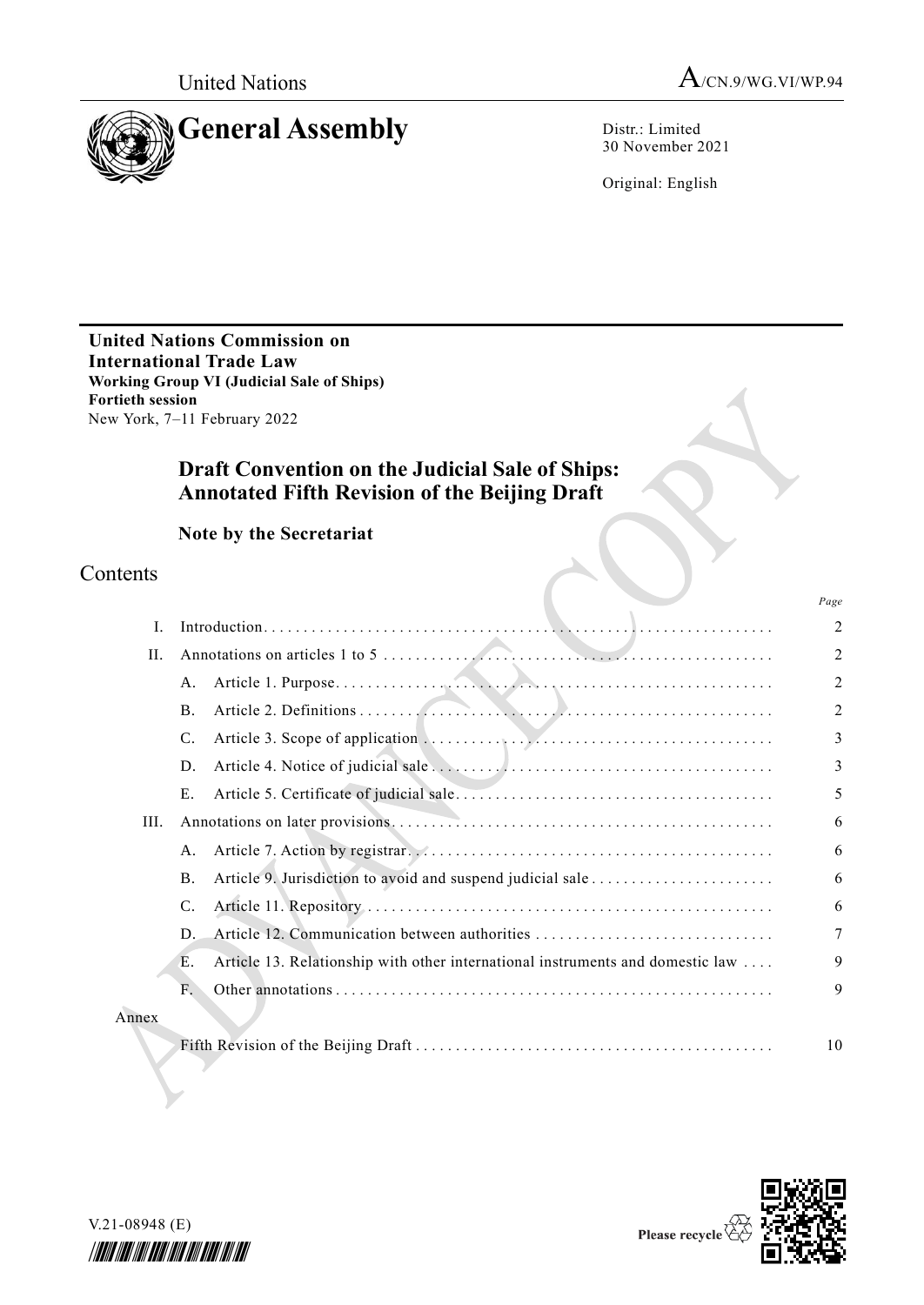# **I. Introduction**

The annex to this document contains a fifth revision of the Beijing Draft ("fifth") revision" or "present draft"), which the secretariat has prepared to incorporate the deliberations and decisions of the Working Group at its thirty-ninth session [\(A/CN.9/1089,](http://undocs.org/A/CN.9/1089) paras. 11–113). At that session, the Working Group considered articles 1 to 5 and Appendix I of the draft convention, as contained in the fourth revision [\(A/CN.9/WG.VI/WP.92\)](http://undocs.org/A/CN.9/WG.VI/WP.92) ("fourth revision" or "previous draft"). Annotations on the revisions to those provisions, as reflected in the fifth revision, are set out in chapter II below.

2. The deliberations of the Working Group also touched on later provisions of the draft convention. For the most part, those provisions remain unchanged in the fifth revision, although some have been revised in light of the deliberations of the Working Group. Annotations on those revisions are set out in chapter III below.

3. The annotations in the document make reference to the "original" Beijing Draft [\(A/CN.9/WG.VI/WP.82\)](http://undocs.org/A/CN.9/WG.VI/WP.82), as well as to its "first revision" [\(A/CN.9/WG.VI/WP.84\)](http://undocs.org/A/CN.9/WG.VI/WP.84), "second revision" [\(A/CN.9/WG.VI/WP.87\)](http://undocs.org/A/CN.9/WG.VI/WP.87), and "third revision" [\(A/CN.9/WG.VI/WP.90\)](http://undocs.org/A/CN.9/WG.VI/WP.90).

# **II. Annotations on articles 1 to 5**

## **A. Article 1. Purpose**

4. Article 1 has been revised to reflect the decisions of the Working Group [\(A/CN.9/1089,](http://undocs.org/A/CN.9/1089) paras. 11, 42 and 47). It now declares the principle that the convention only governs the recognition of clean title sales. The principle is operationalized by article 5 (which provides that a certificate of judicial sale is issued only upon completion of a judicial sale that confers clean title) and article 6, 7 and 8 (which only apply to judicial sales for which a certificate of judicial sale has been issued). As for reflecting the principle in article 9, see below (para. 27).

5. The geographic element has also been removed from article 1 and recast as a matter of scope of application in article  $3(1)(a)$  (see para. 8 below). To that end, article 1 no longer refers to the effects of the judicial sale in another State Party, which in turn acknowledges that aspects of the recognition regime under the draft convention (especially articles 7 and 8) are equally applicable in the State of judicial sale.

# **B. Article 2. Definitions**

## **1. Order**

6. In response to the request by the Working Group [\(A/CN.9/1089,](http://undocs.org/A/CN.9/1089) para. 12), the definitions in article 2 have been reordered as follows:

| Defined term                | Fifth revision | Fourth revision | Logic                                                                                 |  |
|-----------------------------|----------------|-----------------|---------------------------------------------------------------------------------------|--|
| "Judicial sale"             | Art. $2(a)$    | Art. $2(c)$     | The "judicial sale" of a "ship"                                                       |  |
| "Ship"                      | Art. $2(b)$    | Art. $2(i)$     | that confers "clean title" therein<br>is the primary focus of the draft               |  |
| "Clean title"               | Art. $2(c)$    | Art. $2(b)$     | convention, and thus the<br>definitions for those terms<br>should be presented first. |  |
| "Mortgage or<br>hypothèque" | Art. $2(d)$    | Art. $2(e)$     | The definitions for the<br>component elements of "clean"                              |  |
| "Charge"                    | Art. $2(e)$    | Art. $2(a)$     | title" should be presented                                                            |  |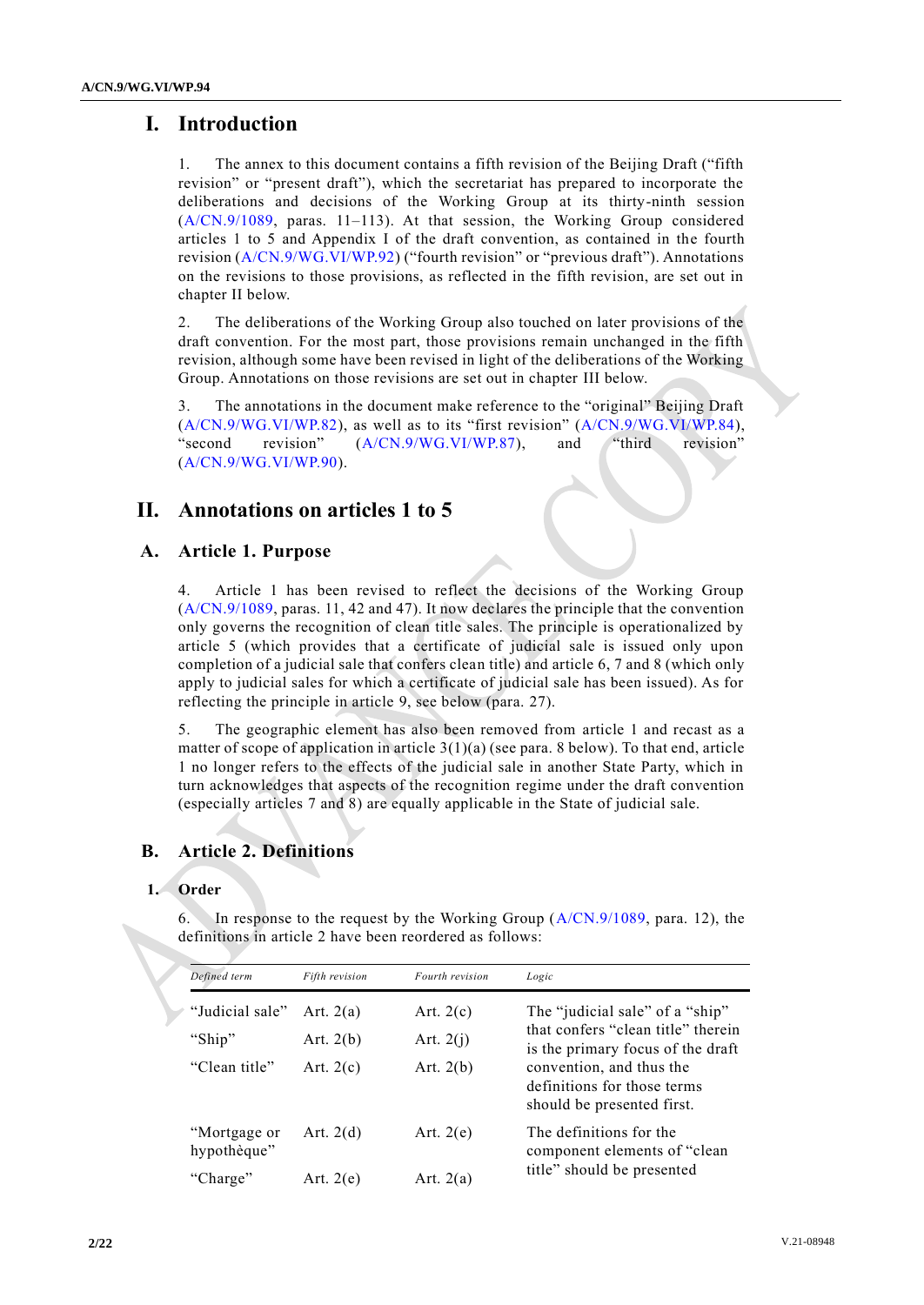| Defined term                | Fifth revision | Fourth revision | Logic                                                              |
|-----------------------------|----------------|-----------------|--------------------------------------------------------------------|
|                             |                |                 | together after the definition of<br>"clean title".                 |
| "Registered"<br>charge"     | Art. $2(f)$    | Art. $2(i)$     | The definition for particular<br>types of charges should be        |
| "Maritime lien" Art. $2(g)$ |                | Art. $2(d)$     | presented together after the<br>definition of "charge".            |
| "Owner"                     | Art. $2(h)$    | Art. $2(f)$     | The definitions for the outgoing                                   |
| "Purchaser"                 | Art. $2(i)$    | Art. $2(h)$     | and incoming owners of the ship<br>should be presented together in |
| "Subsequent"<br>purchaser"  | Art. $2(i)$    | Art. $2(1)$     | chronological order.                                               |
| "State of<br>judicial sale" | Art. $2(k)$    | Art. $2(k)$     |                                                                    |

## **2. Revisions**

7. Several definitions have been revised to reflect the decisions of the Working Group:

(a) The term "mortgage or hypothèque" is used throughout the text, including as the term defined in article 2(d) [\(A/CN.9/1089,](http://undocs.org/A/CN.9/1089) para. 17). Consequential amendments have been made to the definition of "clean title" and to articles 4(3)(b),  $4(7)(b)$  and  $7(1)(a)$ ;

(b) The definition of "mortgage or hypothèque" in article 2(d) has been revised to remove the qualification that the mortgage or hypothèque be must be "recognized as such by the law applicable in accordance with the private international law rules of the State of judicial sale" [\(A/CN.9/1089,](http://undocs.org/A/CN.9/1089) para. 16);

(c) The definition of "registered charge" has been revised to simplify the reference to registers in the State of registration other than the register of ships [\(A/CN.9/1089,](http://undocs.org/A/CN.9/1089) para. 29);

(d) The definition of "person" has been deleted [\(A/CN.9/1089,](http://undocs.org/A/CN.9/1089) para. 26).

## **C. Article 3. Scope of application**

8. As noted above (para. 4), article 3(1) has been revised to incorporate the geographic element previously reflected in article 1 [\(A/CN.9/1089,](http://undocs.org/A/CN.9/1089) para. 42) and to remove the conferral of clean title as a matter of scope [\(A/CN.9/1089,](http://undocs.org/A/CN.9/1089) para. 47).

9. Article 3(2) has been revised to focus the enquiry on the use of the ship "immediately prior to the time of judicial sale" rather than "at the time of judicial sale" [\(A/CN.9/1089,](http://undocs.org/A/CN.9/1089) para. 48).

## **D. Article 4. Notice of judicial sale**

### **1. Heading**

10. The heading of article 4 contained in the third revision has been reinstated [\(A/CN.9/1089,](http://undocs.org/A/CN.9/1089) para. 51).

#### **2. Preserving domestic law relating to the procedure for conducting judicial sales**

11. Article 4(1) restates article 4(1bis) of the fourth revision with amendments agreed by the Working Group [\(A/CN.9/1089,](http://undocs.org/A/CN.9/1089) paras. 57). The amendments have allowed the text considered by the Working Group (ibid., para. 60) to be collapsed into a single sentence.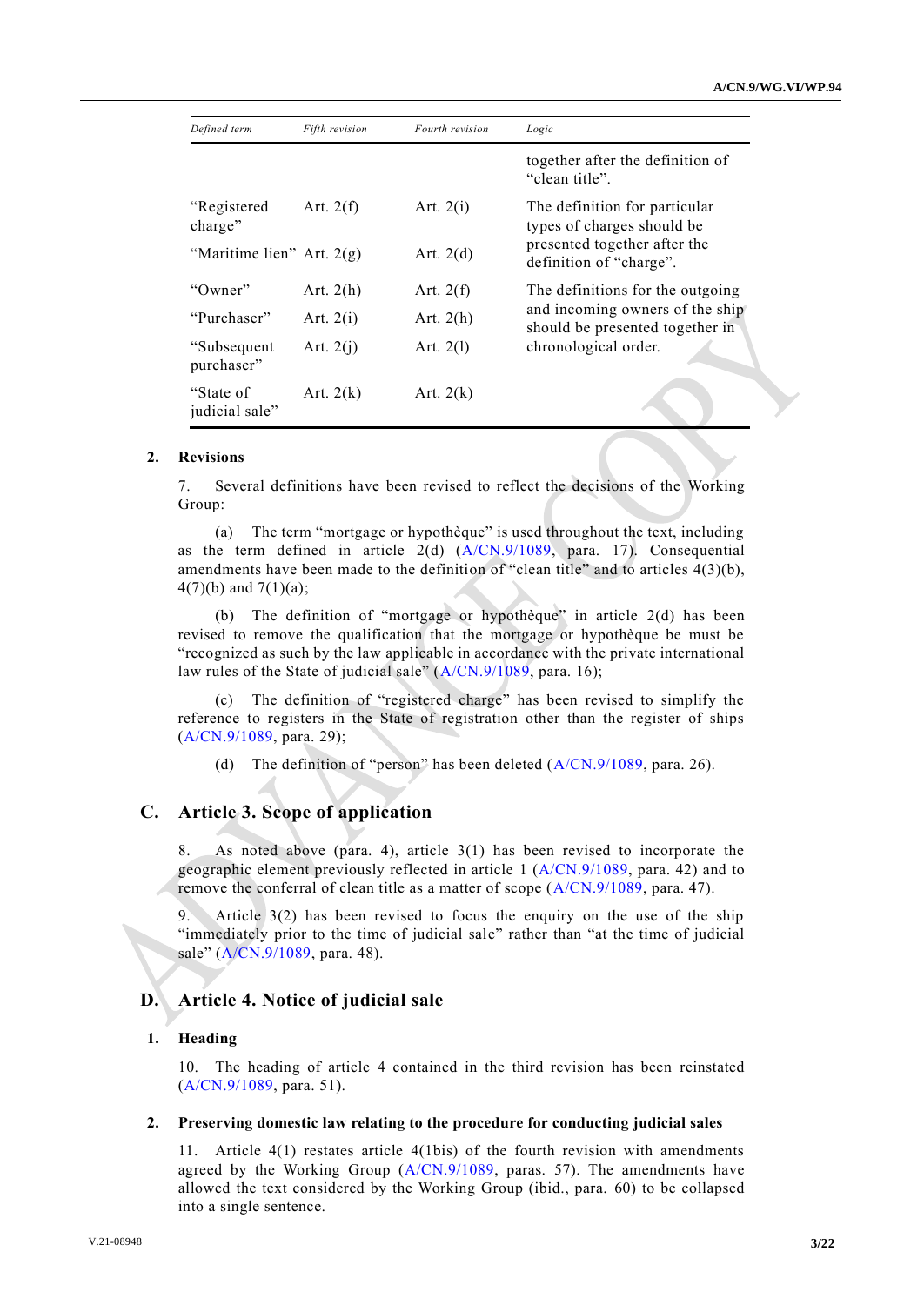### **3. Function of the notice requirements and relationship with domestic law**

12. Article 4(2) of the previous draft has been split into two separate paragraphs in the present draft:

(a) Article 4(2) of the present draft specifies that it is the notice requirements in articles  $4(3)$  to  $4(7)$  that apply "notwithstanding article  $4(1)$ ". This responds to a request by the Working Group to clarify the relationship between the notice requirements under the convention and the law of the State of judicial sale [\(A/CN.9/1089,](http://undocs.org/A/CN.9/1089) para. 61). The notice requirements consist not only of giving the notice to listed persons (article  $4(3)$ ), but also of satisfying minimum content (article  $4(4)$ ) and language requirements (article 4(6), if included) for the notice, publishing the notice (article  $4(5)(a)$ ), and transmitting the notice to the repository (article  $4(5)(b)$ );

(b) Article 4(3) of the present draft contains the balance of article 4(2) of the previous draft and is thus concerned solely with listing the persons to be notified. Subparagraphs (c) and (e) have been revised to reflect the decisions of the Working Group [\(A/CN.9/1089,](http://undocs.org/A/CN.9/1089) paras. 64, 66 and 68).

13. Article 4(2) of the present draft has also been revised to state more clearly that the notice requirements serve as a condition for the issuance of the certificate of judicial sale [\(A/CN.9/1089,](http://undocs.org/A/CN.9/1089) paras. 52 and 57). Specifically, the words "for the purposes of article 5" are designed to clarify that the notice requirements are part of the "requirements of this Convention" that must be met by a judicial sale in order for a certificate of judicial sale to be issued under article  $5(1)$ , while ensuring that the conditions for issuance are consolidated in a single place (i.e. the chapeau of article  $5(1)$ ).

### **4. Publication of notice**

14. Article 4(5)(a) of the present draft has been revised to remove the requirement to publish the notice in other publications if required by the law of the State of judicial sale  $(A/CN.9/1089, \text{ para. } 82)$  $(A/CN.9/1089, \text{ para. } 82)$ . The secretariat has also reviewed the provision to ensure that it is drafted in medium-neutral terms, as requested by the Working Group [\(A/CN.9/1089,](http://undocs.org/A/CN.9/1089) para. 84). To avoid doubt as to the scope and medium of announcements in the "press", the provision has been amended to insert a reference to "other publication", which could include periodicals published online, such as TradeWinds and Lloyd's List. Reference is also made to the publications being "available" in the State of judicial sale, to reflect the second element of a proposal that received considerable support in the Working Group (ibid.).

### **5. Language requirements**

15. Article 4(6), which has been inserted for consideration by the Working Group, builds on the outcome of discussions at the thirty-ninth session [\(A/CN.9/1089,](http://undocs.org/A/CN.9/1089) para. 72). It also refers to the working languages of the Secretariat of the International Maritime Organization (IMO), which would serve as repository under the arrangement that is currently being explored, rather than the working language of the Secretariat of the United Nations. The working language of the IMO secretariat are English, French and Spanish. The paragraph is placed is square brackets to indicate that the Working Group has not decided to include a provision on language requirements, let alone its content.

16. As drafted, article 4(6) applies not to the notice of judicial sale but rather to the minimum content required by article 4(4). As such, it is conceivable that the notice requirements of the convention could be met by using an existing form (in a language other than a working language of the repository) as well as an accompanying document containing the minimum content (in English, French or Spanish). Unlike articles  $7(3)$  and  $8(3)$ , which contain translation requirements for the production of the certificate of judicial sale to particular authorities, article 4(6) does not mention a requirement for the translation to be certified.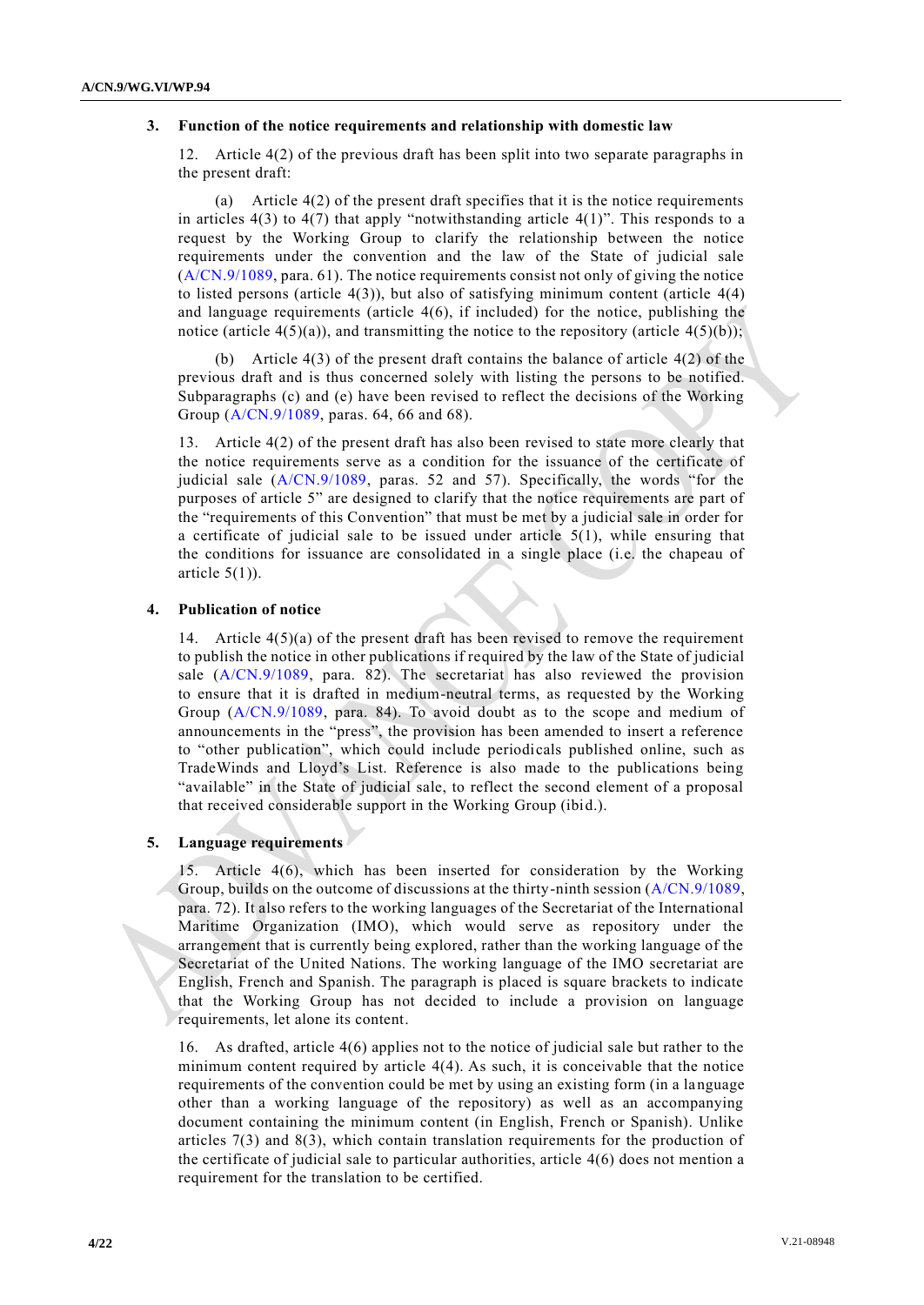17. The Working Group may wish to consider whether the language requirement (if included) would apply when the notice is transmitted to the repository, and the extent to which it would apply when the notice is given to a person listed in article 4(3). If a translation is only required when the notice is transmitted to the repository, it is conceivable that the requirement could be satisfied by the notice giver entering the minimum content online – in either English, French or Spanish – in the relevant data fields of a web form (see [A/CN.9/1089,](http://undocs.org/A/CN.9/1089) para. 88).

### **6. Appendix I**

18. Appendix I has been reformatted and its content revised as agreed by the Working Group [\(A/CN.9/1089,](http://undocs.org/A/CN.9/1089) para. 80).

## **E. Article 5. Certificate of judicial sale**

#### **1. Identity of the issuing authority**

19. Article 5 has been revised to refer to the issuance of the certificate by a "competent authority" of the State of judicial sale rather than by a public authority that is "designated" by that State [\(A/CN.9/1089,](http://undocs.org/A/CN.9/1089) para. 99). Some additional commentary on the mechanism for notifying the depositary of designated authorities is set out below (see paras. 34–36).

#### **2. Conditions for issuance**

20. The chapeau of article 5(1) has been revised to state the conditions for issuing the certificate of judicial sale, as agreed by the Working Group [\(A/CN.9/1089,](http://undocs.org/A/CN.9/1089) para. 97).

## **3. Contents of the certificate**

21. Two drafting proposals were put forward in the Working Group for pre senting the conditions for issuance, the matters being certified, and the other content requirements for the certificate of judicial sale. Article 5(1) of the present draft reflects the second proposal, which called for those elements to be combined in a single paragraph  $(A/CN.9/1089,$  para. 101). Accordingly, subparagraphs (a) to (k) of article  $5(1)$  combine the matters listed in subparagraphs (a) and (c) of the previous draft and the minimum content requirements in article 5(2) of the previous draft.

22. Alternatively, the first proposal, by which article 5(1) would deal solely with the conditions for issuance, could be implemented by amending article  $5(1)$  as follows:

"1. Upon completion of a judicial sale which conferred clean title to the ship under the law of the State of judicial sale and was conducted in accordance with the requirements of that law and the requirements of this Convention, the competent authority shall, in accordance with its regulations and procedures, issue a certificate of judicial sale to the purchaser.

2. The certificate of judicial sale shall be substantially in the form of the model contained in Appendix II and contain which contains: [*insert subparagraphs (a) to (k) of article 5(1) and renumber the remaining paragraphs of article 5 accordingly*]

23. The matters being certified and the other content requirements have been revised to reflect the decisions of the Working Group  $(A/CN.9/1089, \text{ paras. } 102-104)$  $(A/CN.9/1089, \text{ paras. } 102-104)$ . The model certificate contained in Appendix II has also been revised accordingly.

#### **4. Transmission of certificate to the repository**

24. Article 5(2) of the present draft has been reformulated along the lines of article  $4(5)(b)$ , as agreed by the Working Group  $(A/CN.9/1089, \text{para. } 107)$  $(A/CN.9/1089, \text{para. } 107)$ .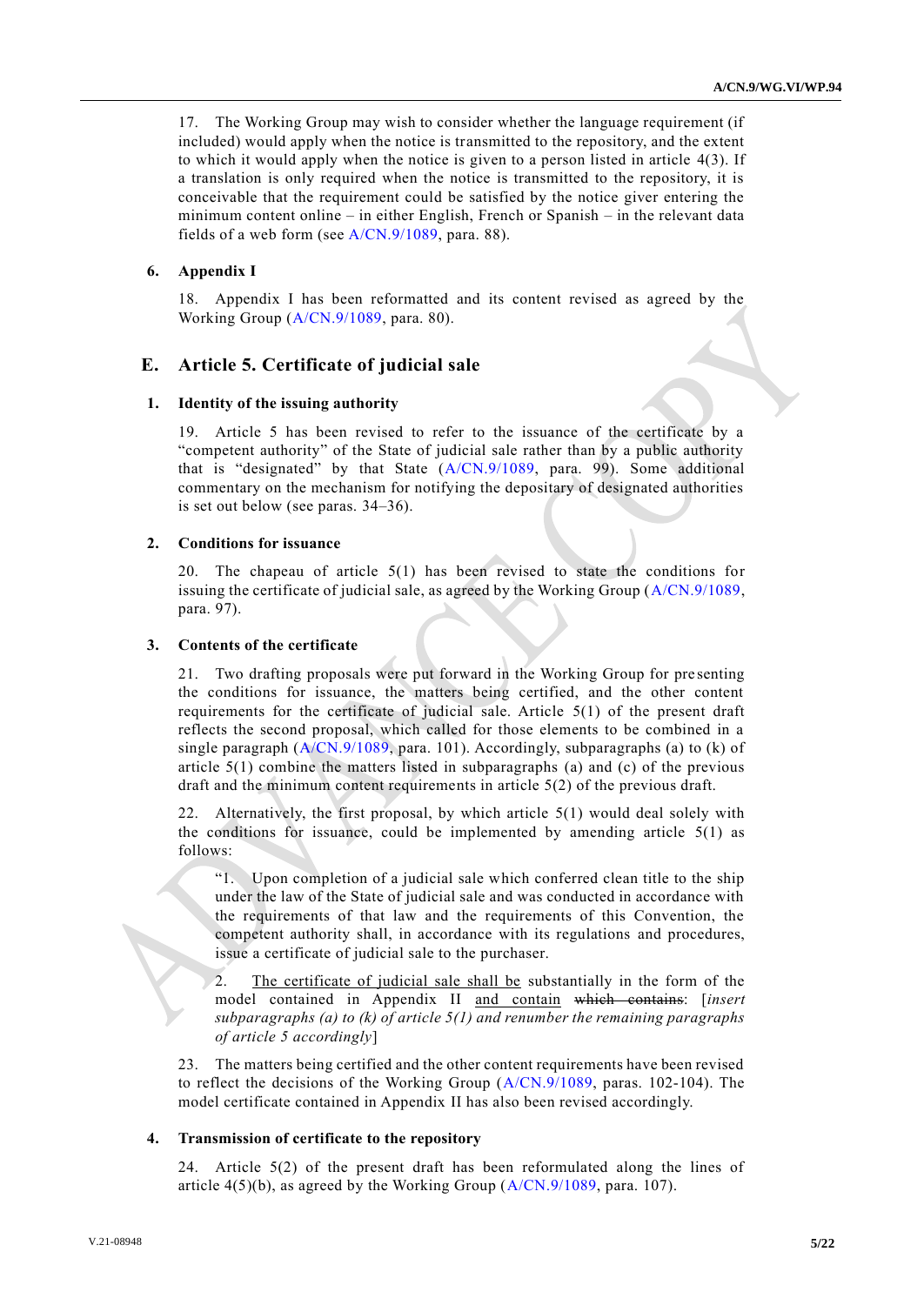### **5. Evidentiary value of the certificate**

25. Article 5(4) of the present draft has been revised to reflect the agreement of the Working Group [\(A/CN.9/1089,](http://undocs.org/A/CN.9/1089) para. 112).

## **III. Annotations on later provisions**

## **A. Article 7. Action by registrar**

26. The Working Group may wish to consider the following issues, raised at the thirty-ninth session, in its consideration of article 7:

(a) The extent to which the registrar is required to take action at the request of a subsequent purchaser (see [A/CN.9/1089,](http://undocs.org/A/CN.9/1089) paras. 36-38). A related issue is whether the draft convention should specify that the actions listed in subparagraphs (a) to (d) of article  $7(1)$  are only required to be taken once, regardless of whether it is at the request of the purchaser or a subsequent purchaser. Another related issue is whether the draft should specify that the action listed in subparagraph (a) only applies with respect to mortgages, hypothèques and registered charges that are effected before the judicial sale;

(b) Whether the requirement for the registrar to act "at the request" of the purchaser or subsequent purchaser is sufficient to clarify that not all actions listed may be required of the registrar. Specifically, if the registrar is requested to reregister the ship in the name of the purchaser under subparagraph (c) of article  $7(1)$ , no action would be required to deregister the ship under subparagraph (b). While the original Beijing Draft presented the actions in subparagraphs (b) and (c) as alternatives to be taken "as the purchaser may direct" (c.f. article 12(5) of the International Convention on Maritime Liens and Mortgages (1993) ("MLMC 1993")), the Working Group agreed at the thirty-seventh session that those words would be redundant if the registrar were required to act "at the request" of the purchaser [\(A/CN.9/1047/Rev.1,](http://undocs.org/A/CN.9/1047/Rev.1) para. 95);

(c) Whether the draft convention should only apply if the State of registration is party to the convention, as has been proposed to the Working Group (see [A/CN.9/1089,](http://undocs.org/A/CN.9/1089) para. 32). A related issue is the extent to which article 7(1) applies to action taken by the registrar in a State other than the State of registration. For instance, if the registrar in the State of registration takes action to deregister the ship under subparagraph (b) of article  $7(1)$ , the purchaser may wish to rely on subparagraph (c) to request new registration in a third State.

## **B. Article 9. Jurisdiction to avoid and suspend judicial sale**

27. At the thirty-ninth session, it was noted that the Working Group may wish to consider whether, in view of the decision to remove the conferral of clean title as a matter of scope [\(A/CN.9/1089,](http://undocs.org/A/CN.9/1089) para. 47), the exclusive jurisdiction conferred by article 9(1) should apply to any judicial sale or only to a judicial sale conferring clean title (ibid., para. 45).

## **C. Article 11. Repository**

28. Article 11 establishes the repository mechanism, which is operationalized by the transmission requirements in articles  $4(5)(b)$  and  $5(2)$ . While aspects of the repository mechanism and transmission requirements were discussed by the Working Group at its thirty-ninth session [\(A/CN.9/1089,](http://undocs.org/A/CN.9/1089) paras. 85-91 and 106-107), article 11 itself was not. The provision is drawn from the UNCITRAL Rules on Transparency in Treaty based Investor-State Arbitration ("Rules on Transparency"), which establish a "repository" of information published under the rules – known as the Transparency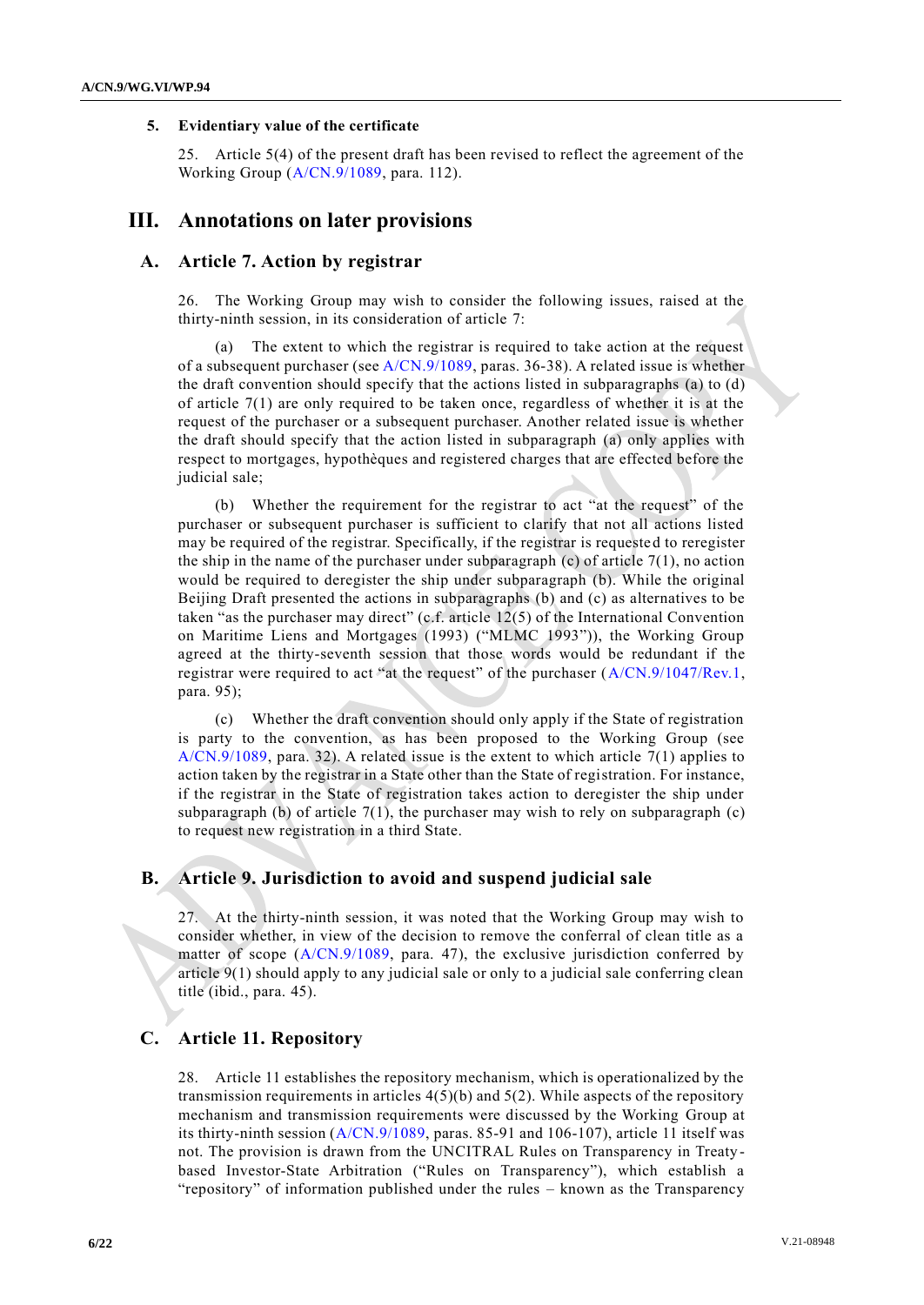Registry. The repository function is discharged by the Secretary-General through the International Trade Law Division of the Office of Legal Affairs, which serves as the UNCITRAL secretariat.

29. Article 11(1) is based on article 8 of the Rules on Transparency, while article  $11(2)$  is based on article 2. Article  $3(5)$  of the Rules on Transparency provides an alternative formulation for article  $11(2)$  that the Working Group may consider to be more appropriate in view of subsequent deliberations within the Working Group regarding the limited role of the repository. It requires the repository to make certain documents available to the public "in a timely manner, in the form and in the language in which it receives them".

30. Another international precedent for establishing a similar mechanism is the United Nations Convention on the Law of the Sea (1982) ("UNCLOS"), which confers on the Secretary-General certain functions related to the deposit by States of charts and/or lists of geographical coordinates of points under UNCLOS. Among other things, article 76(9) of UNCLOS provides that the Secretary-General shall "give due publicity" to material deposited by coastal States concerning the outer limits of the continental shelf. The function is discharged through another division of the Office of Legal Affairs – the Division for Ocean Affairs and the Law of the Sea – which publishes deposited material in an online maritime space database.

31. At its thirty-eighth session, the Working Group reaffirmed that the role of the depository under the draft convention would be limited to publishing information that it received and that the convention would impose no duty on the repository to ensure the accuracy or completeness of published information that was capable of giving rise to liability on its part for failure to do so  $(A/CN.9/1089, \text{ para. } 91)$  $(A/CN.9/1089, \text{ para. } 91)$ . Neither the Rules on Transparency nor UNCLOS make further provision disclaiming responsibility of the Secretariat with respect to published information, which is instead addressed in disclaimers published by the Secretariat on the websites used to publish informa tion. A similar disclaimer is published by the IMO secretariat on the GISIS website, which was drawn to the attention of the Working Group at its thirty-ninth session [\(A/CN.9/1089,](http://undocs.org/A/CN.9/1089) para. 89).

## **D. Article 12. Competent authorities and communication between them**

## **1. Taking stock of authorities**

32. Article 12 provides an opportunity for the Working Group to take stock of the various authorities with recognized roles under the draft convention (see [A/CN.9/1089,](http://undocs.org/A/CN.9/1089) para. 99). The fifth revision refers to roles carried out by the following authorities of States Parties:

| Authority                                                                                             | Provision         | Role                                     |
|-------------------------------------------------------------------------------------------------------|-------------------|------------------------------------------|
| "Court" or "other public"<br>authority"                                                               | Article $2(a)(i)$ | Conducting the judicial sale             |
| "Registrar" of the register Article $4(3)(a)$<br>of ships                                             |                   | Receiving the notice of judicial<br>sale |
| "Registrar" of the register Article $4(3)(b)$<br>in which the mortgage or<br>hypothèque is registered |                   | Receiving the notice of judicial<br>sale |
| "Registrar" of the register Article $4(3)(b)$<br>in which the registered<br>charge is registered      |                   | Receiving the notice of judicial<br>sale |
| "Registrar" of the<br>bareboat charter register                                                       | Article $4(3)(e)$ | Receiving the notice of judicial<br>sale |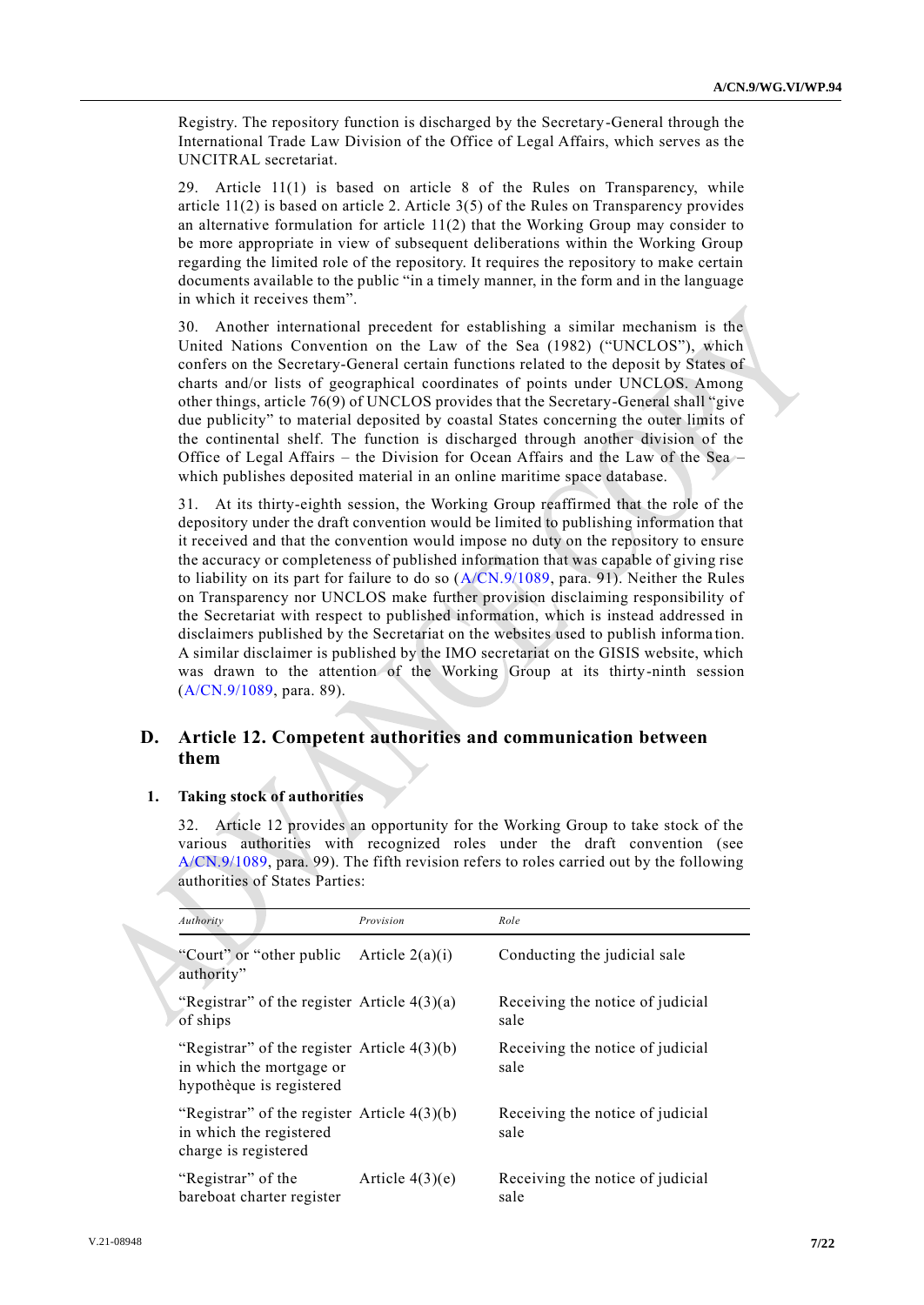| Authority                                                                 | Provision      | Role                                                                                                |
|---------------------------------------------------------------------------|----------------|-----------------------------------------------------------------------------------------------------|
| "Competent authority"                                                     | Article $5(1)$ | Issuing the certificate of judicial<br>sale                                                         |
| "Competent registrar" or Article $7(1)$<br>"other competent<br>authority" |                | Deleting the mortgage or<br>hypothèque or the registered<br>charge from the register                |
|                                                                           |                | Deleting the ship from the<br>register and issuing a certificate<br>of deregistration               |
|                                                                           |                | Registering the ship                                                                                |
|                                                                           |                | Updating the register with any<br>other relevant particulars in the<br>certificate of judicial sale |
| "Competent registrar" or Article $7(2)$<br>"other competent<br>authority" |                | Deleting the ship from the<br>bareboat charter register and<br>issuing a certificate of deletion    |
| "Court"                                                                   | Article 8      | Dismissing an application to<br>arrest the ship                                                     |
|                                                                           |                | Ordering the release of the ship<br>from arrest                                                     |
| "Court"                                                                   | Article 9      | Hearing or dismissing a claim or<br>application to avoid the judicial<br>sale                       |
| "Court"                                                                   | Article 10     | Determining whether a ground<br>for refusal applies                                                 |

33. The Working Group may wish to confirm that the roles provided for in article 7, to be carried out by the "registrar" or "other competent authority" align with the roles carried out by the "registrar" referred to in article 4(3), noting that the Working Group has previously accepted that not all roles referred to in article 7(1) fall within the competence of a "registrar" [\(A/CN.9/1047/Rev.1,](http://undocs.org/A/CN.9/1047/Rev.1) para. 90).

## **2. Designating authorities**

34. At the thirty-ninth session, the Working Group heard several proposals to clarify the meaning of the term "other public authority" as used in the definition of "judicial sale" (article  $2(a)(i)$  of the present draft). One proposal, which had already been put forward at the thirty-fifth session with respect to the issuing authority under article 5 [\(A/CN.9/973,](http://undocs.org/A/CN.9/973) para. 19), was to establish a mechanism whereby each State Party would notify the depositary of the authorities competent in its jurisdiction to conduct judicial sales  $(A/CN.9/1089, \text{ para. } 20)$  $(A/CN.9/1089, \text{ para. } 20)$ . The proposal received some support during the session, although questions were raised as to the feasibility of maintaining such a mechanism. No decision was taken on the proposal.

35. If the Working Group wishes to pursue this option, the draft convention could be amended by:

(a) Replacing the term "other public authority" with "designated competent authority";

(b) Inserting a new provision in the final clauses along the following lines, based on article 21 of the Convention on the Service Abroad of Judicial and Extrajudicial Documents in Civil or Commercial Matters (1965) ("Service Convention") and in keeping with existing terminology in article 17(2) of the present draft: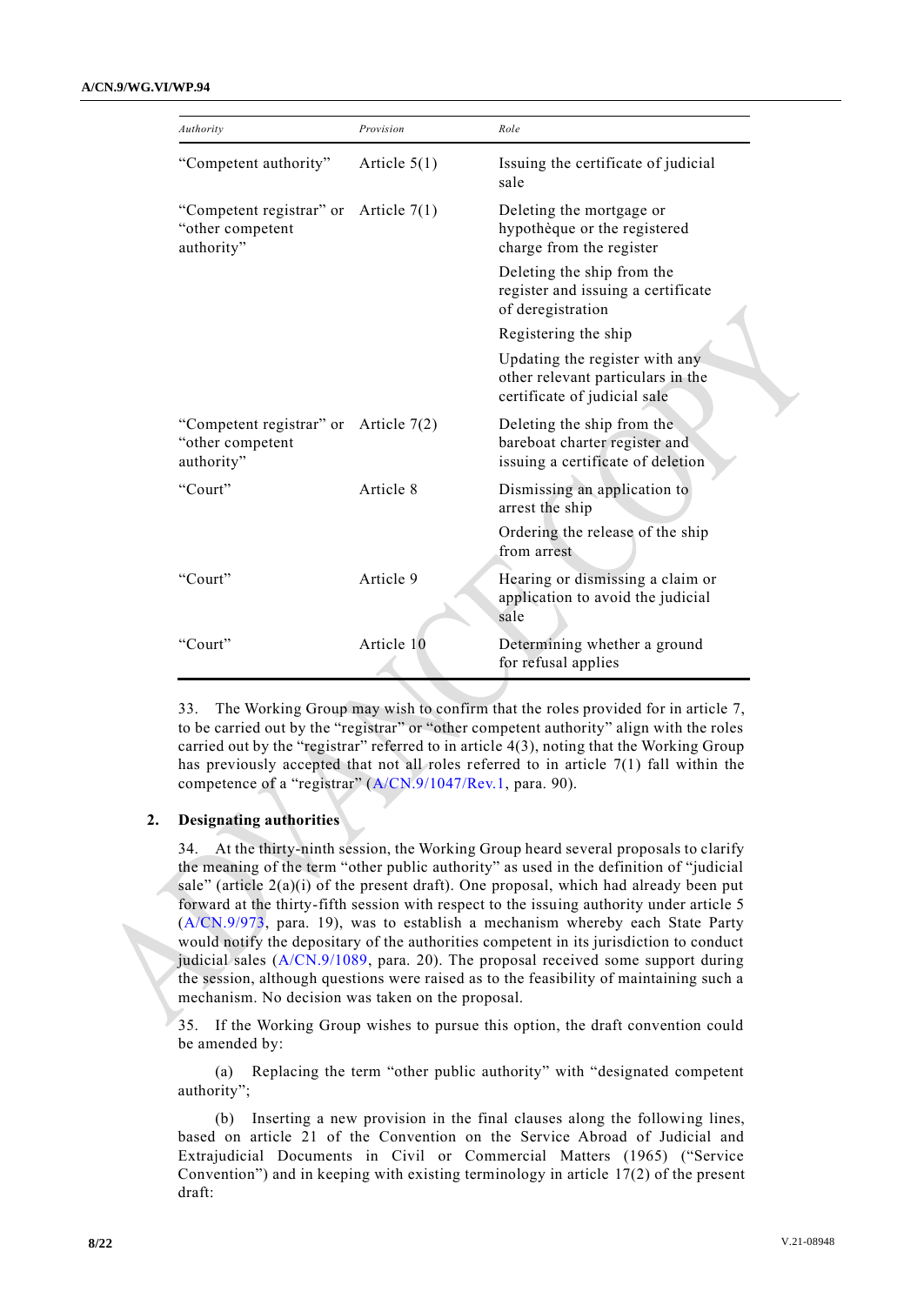"A Party to the Convention may, at the time of signature, ratification, acceptance, approval or accession, or at a later date, notify the depositary of the designation of competent authorities for the purposes of article 2, paragraph (a), subparagraph (i), and shall promptly notify the depositary of any amendment."

36. Such mechanisms are not uncommon in legal co-operation conventions, such as the Service Convention, and can be used to accommodate the designation of different authorities for the respective territorial units of a particular State. Moreover, although the Working Group has decided to delete reference in article 5(1) to the issuance of the certificate of judicial sale by a "designated" authority (see para. 19 above), the mechanism could readily be applied to the issuing authority by inserting a reference to article 5(1) in the new provision.

### **3. Scope of application**

37. Article 12(1) singles out articles 7 and 8, which require action by the authorities in the State of recognition. Deliberations within the Working Group suggest that other provisions of the draft convention might benefit from cross-border cooperation, such as articles 4 and 5, which require action by the authorities in the State of judicial sale. The Working Group may therefore wish to broaden the provision to authorize communication between authorities "for the purposes of this Convention". It may also wish to amend the title of the provisions to refer to communication "between authorities" (see [A/CN.9/WG.VI/WP.88,](http://undocs.org/A/CN.9/WG.VI/WP.88) para. 87).

## **E. Article 13. Relationship with other international instruments and domestic law**

## **1. Residual application of domestic law recognition regimes**

38. It has been observed several times within the Working Group that the draft convention does not affect the ability of a State to recognize judicial sales conducted in a non-State Party under its domestic law [\(A/CN.9/1047/Rev.1,](http://undocs.org/A/CN.9/1047/Rev.1) para. 17; [A/CN.9/1089,](http://undocs.org/A/CN.9/1089) para. 41). However, the Working Group has not considered the residual application of domestic law recognition regimes to judicial sales conducted in a State Party. At its thirty-ninth session, the Working Group agreed to consider the issue in its consideration of article 13. To assist the Working Group in its deliberations, the secretariat has inserted new paragraph 3 into article 13.

### **2. Avoiding the exclusive application of the Service Convention**

39. At its thirty-ninth session, the Working Group agreed to insert a provision in the draft convention that avoided recourse to the channels of transmission provided under the Service Convention where that would lead to notification times that were not suited to the time frames that the judicial sale procedure required [\(A/CN.9/1089,](http://undocs.org/A/CN.9/1089) para. 41). The secretariat has inserted new paragraph 4 into article 13 for the consideration of the Working Group.

## **F. Other annotations**

The footnotes in the annex contain additional annotations on the later provisions of the fifth revision, which are largely retained from the fourth revision. Some of the annotations identify issues for possible consideration by the Working Group.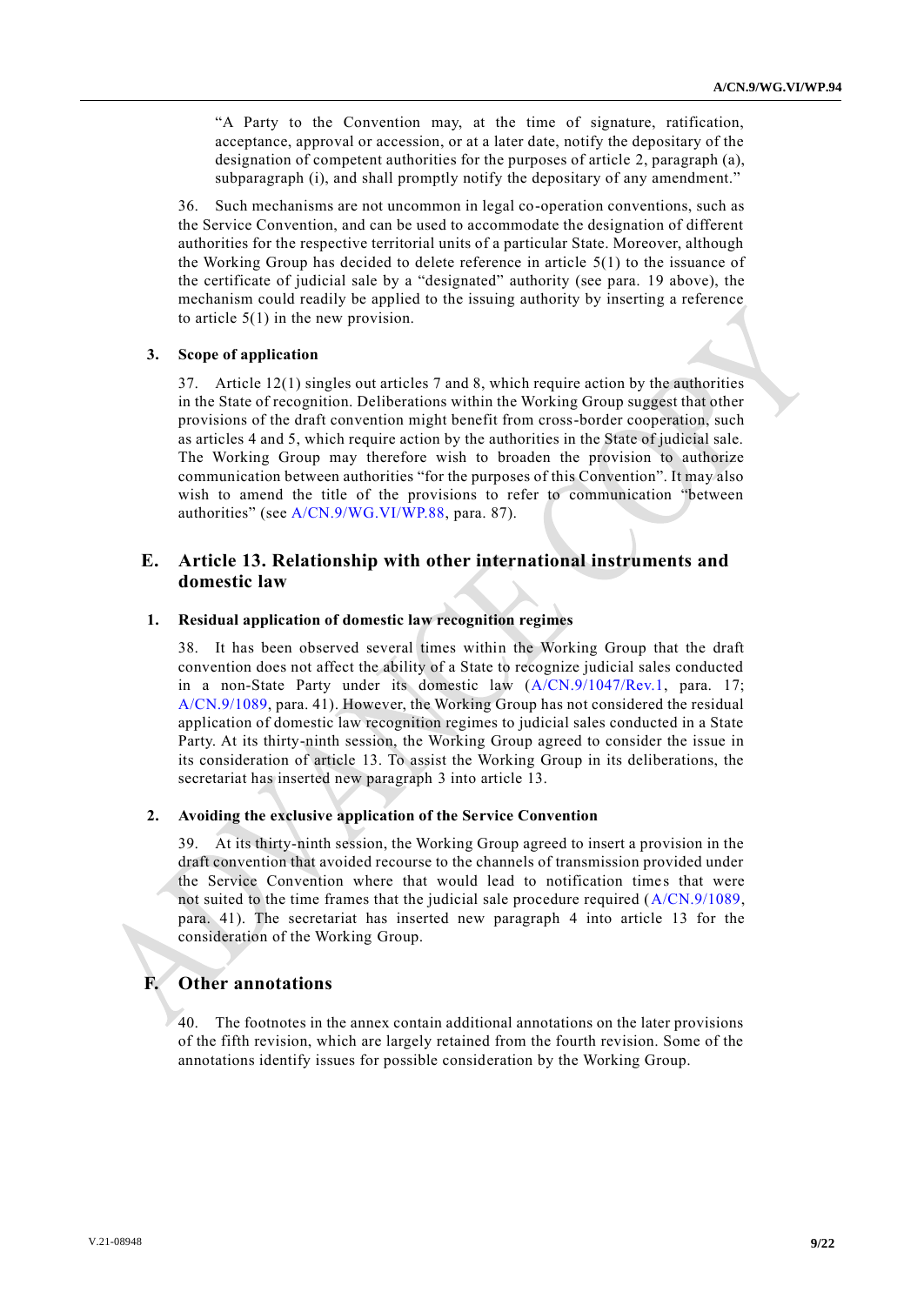## **Annex**

# **Fifth Revision of the Beijing Draft**

*The States Parties to this Convention*,

*Recognizing* that the needs of the maritime industry and ship finance require that the judicial sale of ships is maintained as an effective way of securing and enforcing maritime claims and the enforcement of judgments or arbitral awards or other enforceable documents against the owners of ships,

*Concerned* that any uncertainty for the prospective purchaser regarding the international recognition of a judicial sale of a ship and the deletion or transfer of registry may have an adverse effect upon the price realized by a ship sold at a judicial sale to the detriment of interested parties,

*Convinced* that necessary and sufficient protection should be provided to purchasers of ships at judicial sales by limiting the remedies available to interested parties to challenge the validity of the judicial sale and the subsequent transfers of the ownership in the ship,

*Considering* that once a ship is sold by way of a judicial sale, the ship should in principle no longer be subject to arrest for any claim arising prior to its jud icial sale,

*Considering further* that the objective of recognition of the judicial sale of ships requires that, to the extent possible, uniform rules are adopted with regard to the notice to be given of the judicial sale, the legal effects of that sale and the deregistration or registration of the ship,

*Have agreed* as follows:<sup>1</sup>

### *Article 1. Purpose*

This Convention governs the effects of a judicial sale of a ship that confers clean title on the purchaser.

## *Article 2. Definitions*

For the purposes of this Convention:

(a) "Judicial sale" of a ship means any sale of a ship:

(i) Which is ordered, approved or confirmed by a court or other public authority either by way of public auction or by private treaty carried out under the supervision and with the approval of a court; and

(ii) For which the proceeds of sale are made available to the creditors;

(b) "Ship" means any ship or other vessel registered in a register that is open to public inspection that may be the subject of an arrest or other similar measure capable of leading to a judicial sale under the law of the State of judicial sale;

(c) "Clean title" means title free and clear of any mortgage or hypothèque and of any charge;

(d) "Mortgage or hypothèque" means any mortgage or hypothèque that is effected on a ship and registered in the State in whose register of ships or equivalent register the ship is registered;

(e) "Charge" means any right whatsoever and howsoever arising which may be asserted against a ship, whether by means of arrest, attachment or otherwise, and

<sup>&</sup>lt;sup>1</sup> Preamble: The preamble reproduces the preamble contained in the original Beijing Draft. While the Working Group anticipated that certain elements of article 1 and 3(1) of the fourth revision might be re-allocated among those provisions and the preamble [\(A/CN.9/1089,](http://undocs.org/A/CN.9/1089) para. 47), it has not yet considered the preamble, which remains unchanged from the fourth revision.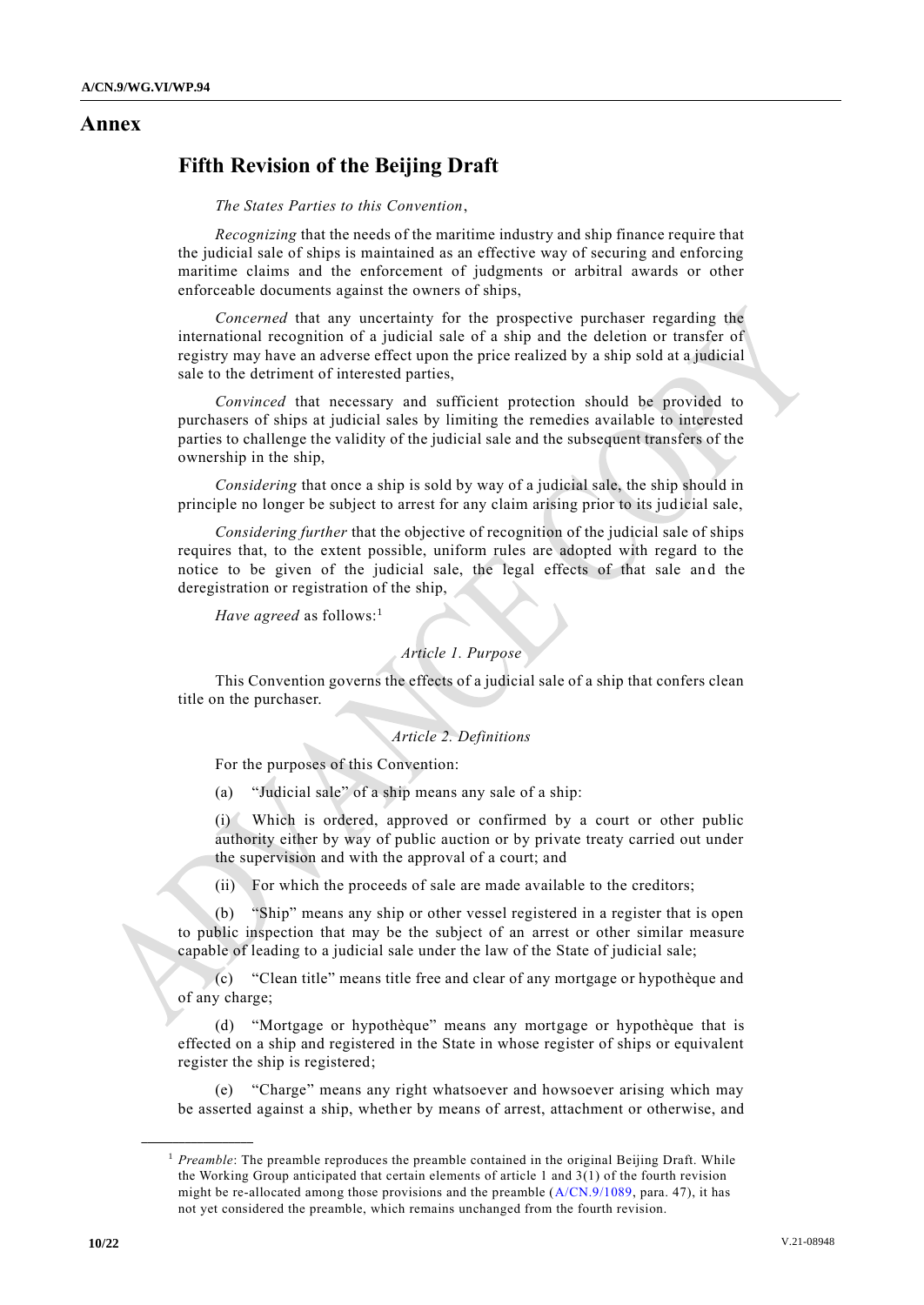includes a maritime lien, lien, encumbrance, right of use or right of retention but does not include a mortgage or hypothèque;

(f) "Registered charge" means any charge that is registered in the register of ships or equivalent register in which the ship is registered or in any different register in which mortgages or hypothèques are registered;

(g) "Maritime lien" means any charge that is recognized as a maritime lien or privilège maritime on a ship under applicable law;

(h) "Owner" of a ship means any person registered as the owner of the ship in the register of ships or equivalent register in which the ship is registered;

(i) "Purchaser" means any person to whom the ship is sold in the judicial sale;

"Subsequent purchaser" means any person who purchases the ship previously sold to a purchaser in the judicial sale;

(k) "State of judicial sale" means the State in which the judicial sale of a ship is conducted;

#### *Article 3. Scope of application*

1. This Convention applies only to a judicial sale of a ship if:

(a) The judicial sale was conducted in a State Party;

(b) The ship was physically within the territory of the State of judicial sale at the time of the sale.

2. This Convention shall not apply to warships or naval auxiliaries, or other vessels owned or operated by a State and used, immediately prior to the time of judicial sale, only on government non-commercial service.

#### *Article 4. Notice of judicial sale*

1. The judicial sale shall be conducted in accordance with the law of the State of judicial sale, which also determines the time of the sale for the purposes of this Convention.

2. Notwithstanding paragraph 1, for the purposes of article 5, a notice of judicial sale shall be given prior to the judicial sale of a ship in accordance with the requirements of paragraphs 3 to 7.

3. The notice of judicial sale shall be given to:

(a) The registrar of the register of ships or equivalent register in which the ship is registered;

(b) All holders of any mortgage or hypothèque and of any registered charge, provided that the register in which it is registered, and any instrument required to be registered with the registrar under the law of the State of registration, are open to public inspection, and that extracts from the register and copies of such instruments are obtainable from the registrar;

(c) All holders of any maritime lien, provided that they have notified the court or other public authority conducting the judicial sale of the claim secured by the maritime lien in accordance with the regulations and procedures of the State of judicial sale;

(d) The owner of the ship for the time being; and

(e) If the ship is granted bareboat charter registration:

(i) The person registered as the bareboat charterer of the ship in the bareboat charter register; and

(ii) The registrar of the bareboat charter register.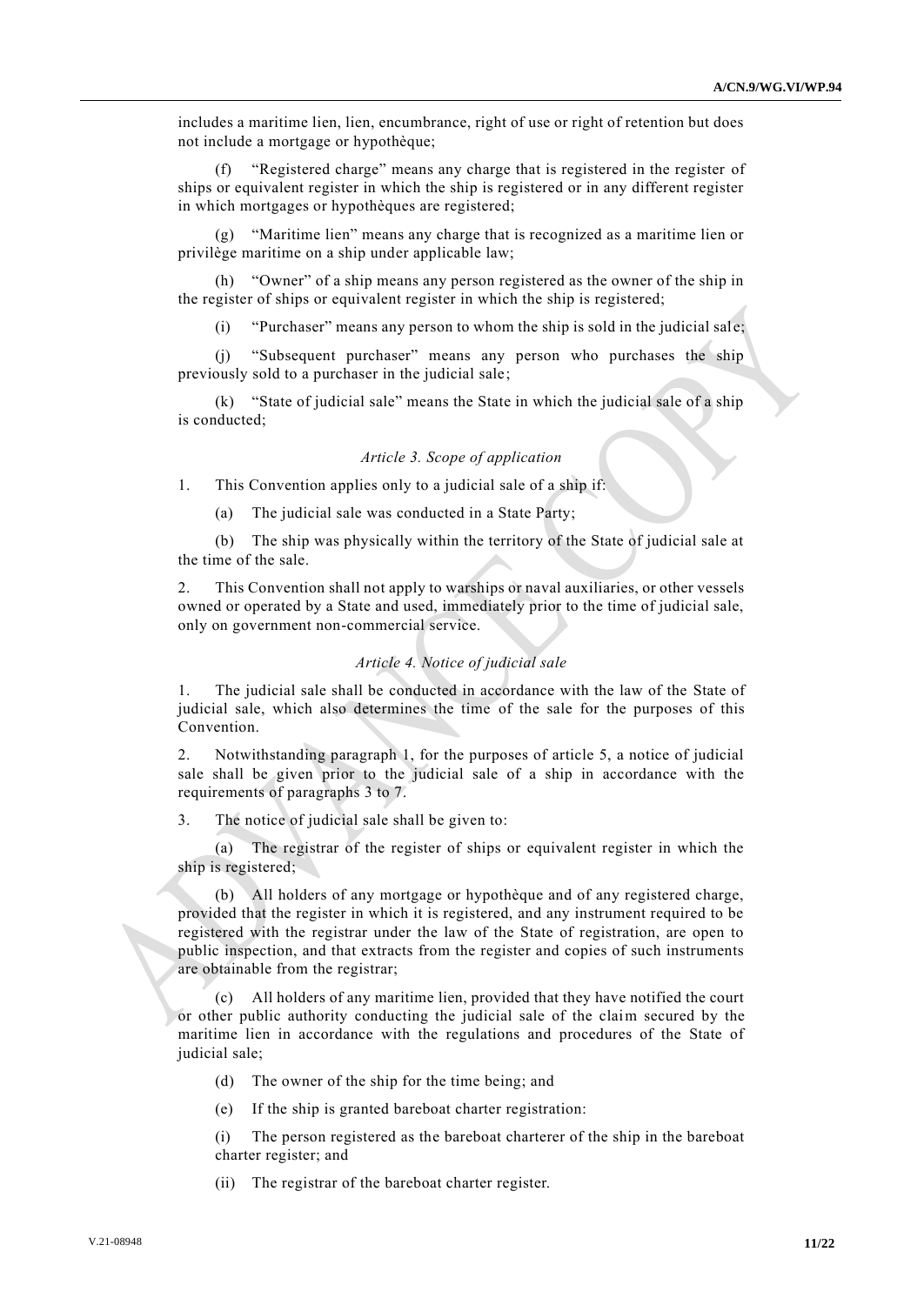4. The notice of judicial sale shall be given in accordance with the law of the State of judicial Sale, and shall contain, as a minimum, the information mentioned in the Appendix I to this Convention.

5. The notice of judicial sale shall also be:

(a) Published by announcement in the press or other publication available in the State of judicial sale; and

(b) Transmitted to the repository referred to in article 11 for publication.

[6. If the notice of judicial sale is not in a working language of the repository, it shall be accompanied by a translation into such a working language of the information mentioned in Appendix I.]

In determining the identity or address of any person to whom the notice of judicial sale is to be given, reliance may be placed exclusively on:

(a) Information set forth in the register of ships or equivalent register in which the ship is registered or in the bareboat charter register;

(b) Information set forth in the register in which the mortgage or hypothèque or the registered charge is registered, if different to the register of ships or equivalent register; and

(c) Information notified under paragraph 3, subparagraph (c).

## *Article 5. Certificate of judicial sale*

1. Upon completion of a judicial sale that conferred clean title to the ship under the law of the State of judicial sale and was conducted in accordance with the requirements of that law and the requirements of this Convention, the competent authority of the State of judicial sale shall, in accordance with its regulations and procedures, issue a certificate of judicial sale to the purchaser substantially in the form of the model contained in Appendix II which contains:

A statement that the ship was sold in accordance with the requirements of the law of the State of judicial sale and the requirements of this Convention;

(b) A statement that the purchaser acquired clean title to the ship;

(c) The name of the State of judicial sale;

(d) The name, address and the contact details of the authority issuing the certificate;

(e) The name of the court or other public authority that conducted the judicial sale and the date of the sale;

(f) The name of the ship and register of ships or equivalent register in which the ship is registered;

(g) The IMO number of the ship or, if not available, other information capable of identifying the ship, such as the shipbuilder, time and place of ship building, distinctive number or letters, and recent photographs;

(h) The name, address or residence or principal place of business and contact details, if available, of the owner(s) of the ship immediately prior to the judicial sale;

(i) The name, address or residence or principal place of business and contact details of the purchaser;

(j) The place and date of issuance of the certificate; and

(k) The signature or stamp of the competent authority or other confirmation of authenticity of the certificate.

2. The certificate of judicial sale shall promptly be transmitted to the repository referred to in article 11 for publication.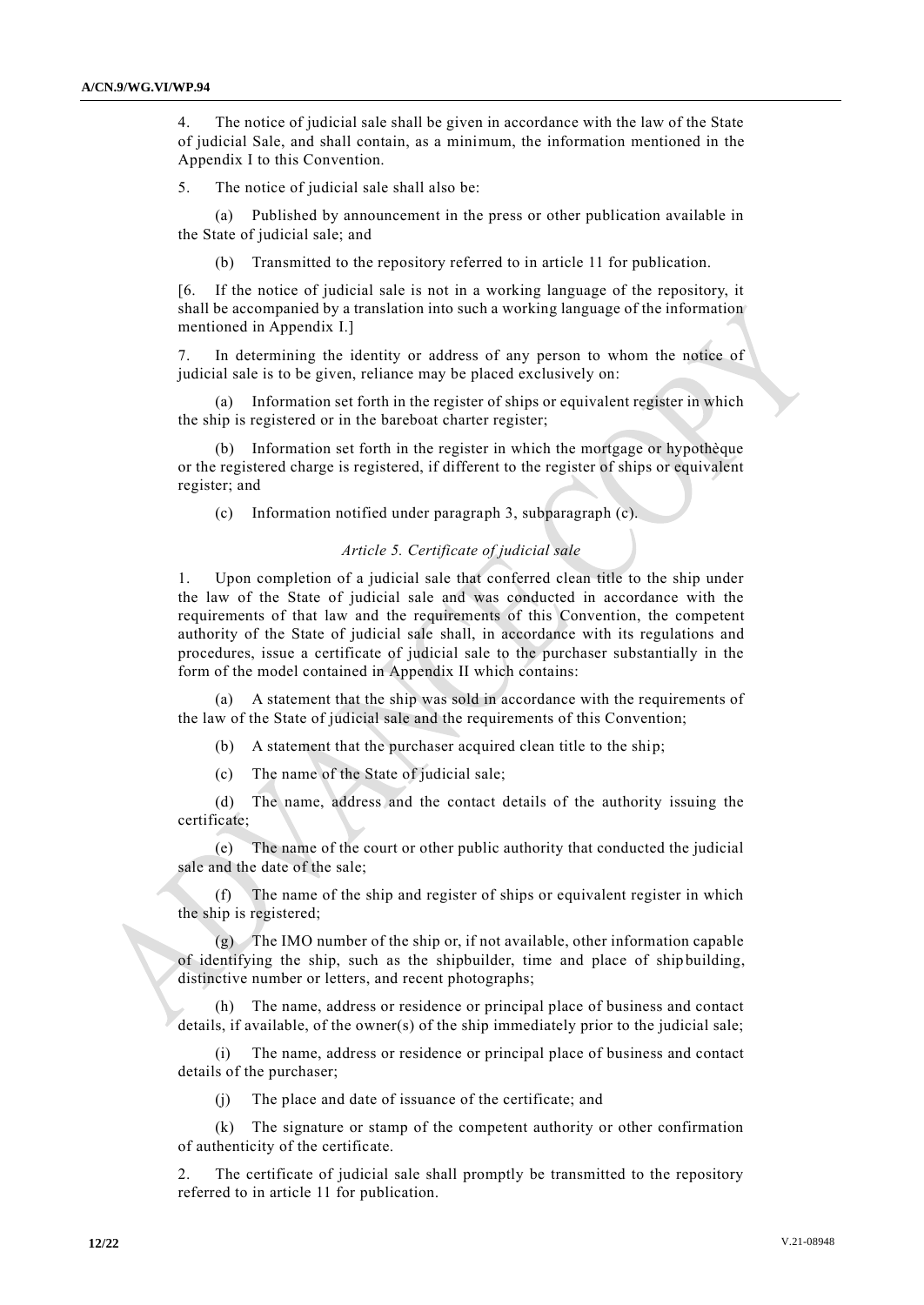3. The certificate of judicial sale shall be exempt from legalization or similar formality.

4. Without prejudice to articles 9 and 10, the certificate of judicial sale shall be sufficient evidence of the matters contained therein.

#### *Article 5bis. Electronic form of the certificate of judicial sale*<sup>2</sup>

1. The certificate of judicial sale may be in the form of an electronic record provided that:

(a) The information contained therein is accessible so as to be usable for subsequent reference;

(b) A method is used to identify the authority issuing the certificate; and

(c) A method is used to detect any alteration to the record after the time it was generated, apart from the addition of any endorsement and any change that arises in the normal course of communication, storage and display.

2. A certificate of judicial sale shall not be rejected on the sole ground that it is in electronic form.

### *Article 6. International effects of a judicial sale*<sup>3</sup>

A judicial sale for which a certificate of judicial sale referred to in article 5 has been issued shall have the effect in every other State Party of conferring clean title to the ship on the purchaser.

## *Article 7. Action by registrar*<sup>4</sup>

1. At the request of the purchaser or subsequent purchaser and upon production of the certificate of judicial sale referred to in article 5, the competent registrar or other competent authority of a State Party shall, in accordance with the law of that State [, but without prejudice to article 6]:<sup>5</sup>

(a) Delete any mortgage or hypothèque and any registered charge attached to the ship;

(b) Delete the ship from the register<sup>6</sup> and issue a certificate of deregistration for the purpose of new registration;

(c) Register the ship in the name of the purchaser or subsequent purchaser; and

(d) Update the register with any other relevant particulars in the certificate of judicial sale.

<sup>2</sup> *Electronic certificate of judicial sale – general*: Article 5bis remains unchanged from the fourth revision. In view of the decision by the Working Group at its thirty-ninth session to delete articles  $5(6)$  and  $5(7)$  of the fourth revision  $(A/CN.9/1089, \text{ para. } 113)$  $(A/CN.9/1089, \text{ para. } 113)$ , and in response to the request by the Working Group at its thirty-eighth session [\(A/CN.9/1053,](http://undocs.org/A/CN.9/1053) para. 38), the secretariat recommends that the provisions be placed at the end of article 5 in the next revision.

<sup>3</sup> *International effects of judicial sale – general*: Article 6 remains unchanged from the fourth revision.

<sup>4</sup> *Action by registrar – general*: Article 7 remains unchanged from the fourth revision save for several changes to reflect terminology agreed by the Working Group at its thirty-ninth session. Specifically, article  $7(1)(a)$  uses the defined term "mortgage or hypothèque" [\(A/CN.9/1089,](http://undocs.org/A/CN.9/1089) para. 17), while article 7(2) refers to the "bareboat charter register" as that term is now used in article  $4(3)(e)$  (ibid., para. 68).

<sup>5</sup> *Action by registrar – compliance with domestic law*: The words in square brackets were inserted in the third revision following agreement by the Working Group at its thirty -seventh session to consider an additional provision to the effect that observance by the registrar of registration requirements under domestic law would not affect the conferral of clean title on the purchaser (se[e A/CN.9/WG.VI/WP.90,](http://undocs.org/A/CN.9/WG.VI/WP.90) footnote 32). The Working Group has not yet considered those words.

<sup>6</sup> *Action by registrar – "register"*: The English version of the present draft uses the term "register" (not "registry") for the record in which particulars of a ship, mortgage, hypothèque or registered charge are entered. This usage is consistent with terminology used in the United Nations Convention on Conditions for Registration of Ships (1986) and the MLMC 1993.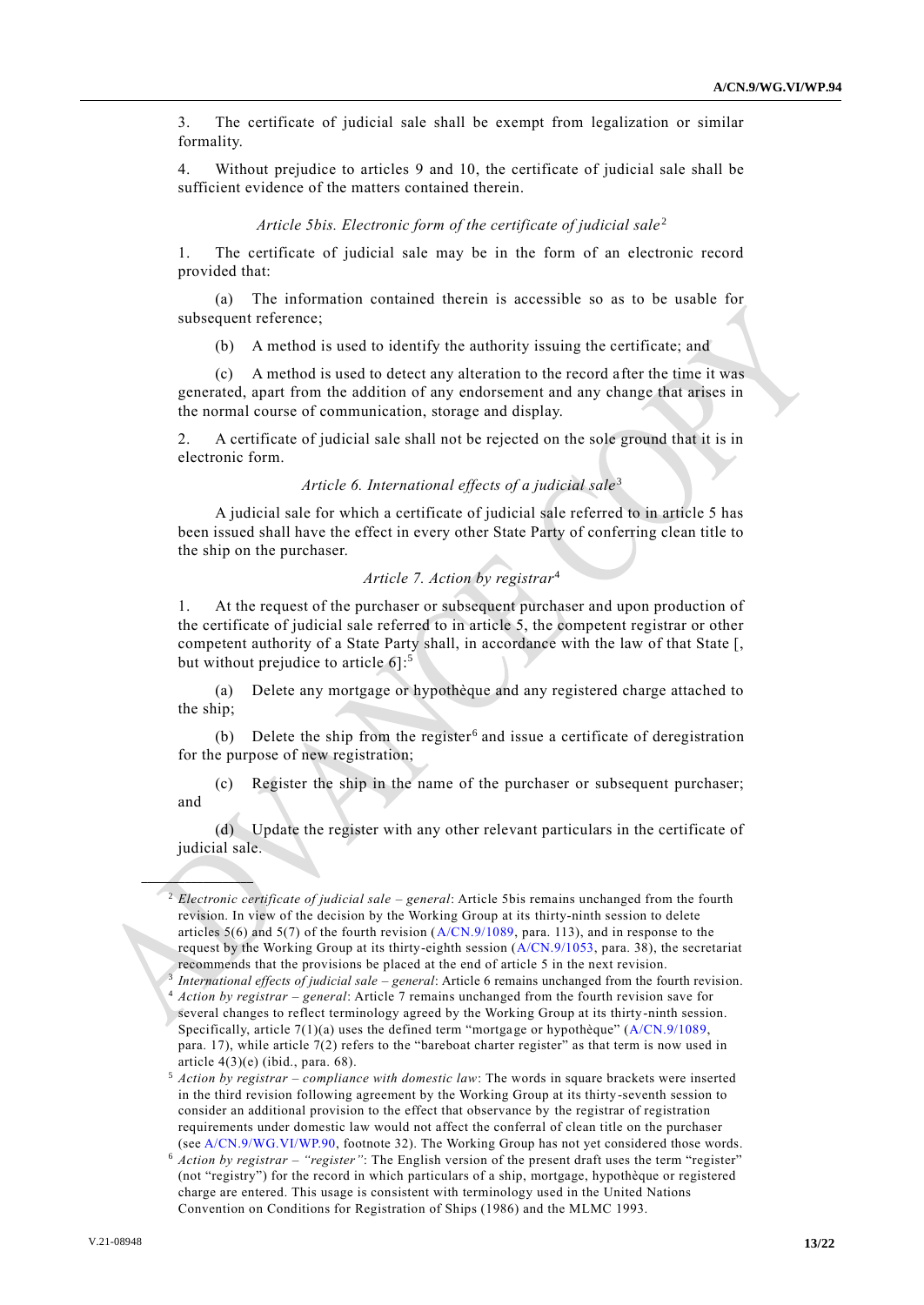2. At the request of the purchaser or subsequent purchaser and upon production of the certificate of judicial sale referred to in article 5, the competent registrar [or other competent authority] of a State Party in which the ship was granted bareboat chart er registration shall delete the ship from the bareboat charter register and issue a certificate of deletion.<sup>7</sup>

3. If the certificate of judicial sale is not issued in an official language of the registrar or other competent authority, the registrar or other competent authority may request the purchaser or subsequent purchaser to produce a [certified] translation into such an official language.

The registrar may also request the purchaser or subsequent purchaser to produce a [certified] copy of the certificate of judicial sale for its records.

5. Paragraphs 1 and 2 do not apply if a court in the State Party determines under article 10 that the effect of the judicial sale under article 6 would be  $[manifest]$ contrary to the public policy of that State.

### *Article 8. No arrest of the ship*<sup>8</sup>

1. If an application is brought before a court in a State Party to arrest a ship or to take any other similar measure against a ship for a claim arising prior to an earlier judicial sale of the ship, the court shall, upon production of the certificate of judicial sale referred to in article 5, dismiss the application.

2. If a ship is arrested or a similar measure is taken against a ship by order of a court in a State Party for a claim arising prior to an earlier judicial s ale of the ship, the court shall, upon production of the certificate of judicial sale referred to in article 5, order the release of the ship.

3. If the certificate is not issued in an official language of the court, the court may request the person producing the certificate to produce a [certified] translation into such an official language.

4. Paragraphs 1 and 2 do not apply if the court determines that dismissing the application or ordering the release of the ship, as the case may be, would be [manifestly] contrary to the public policy of that State.

#### *Article 9. Jurisdiction to avoid and suspend judicial sale*<sup>9</sup>

1. The courts of the State of judicial sale shall have exclusive jurisdiction to hear any claim or application to avoid a judicial sale of a ship conducted in that State or to suspend its effects, which shall extend to any claim or application to challenge the issuance of the certificate of judicial sale referred to in article 5.

2. The courts of a State Party shall decline jurisdiction in respect of any claim or application to avoid a judicial sale of a ship conducted in another State Party or to suspend its effects.

[3. A judicial sale of a ship shall [not have][cease to have] the effect provided in article 6 in a State Party if the sale is avoided in the State of judicial sale by a court exercising jurisdiction under paragraph 1 by a judgment that is no longer subject to appeal in that State.]

[4. The effects of a judicial sale of a ship provided in this Convention shall be suspended in a State Party if, and for as long as, the effects of the sale are suspended in the State of judicial sale by a court exercising jurisdiction under paragraph  $1.1^{10}$ 

<sup>7</sup> *Action by registrar – bareboat charter registration*: The Working Group may wish to confirm whether article  $7(2)$ , like article  $7(1)$ , should also be addressed to "other competent authorities".

<sup>8</sup> *No arrest – general*: Article 8 remains unchanged from the fourth revision.

<sup>9</sup> *Avoidance of judicial sale – general*: Article 9 remains unchanged from the fourth revision.

<sup>&</sup>lt;sup>10</sup> Suspension of effects of judicial sale: The original Beijing Draft and subsequent revisions deal with suspending the effects of a judicial sale. The Working Group has so far not considered the issue and may wish to consider whether it is necessary for the convention to address it. While the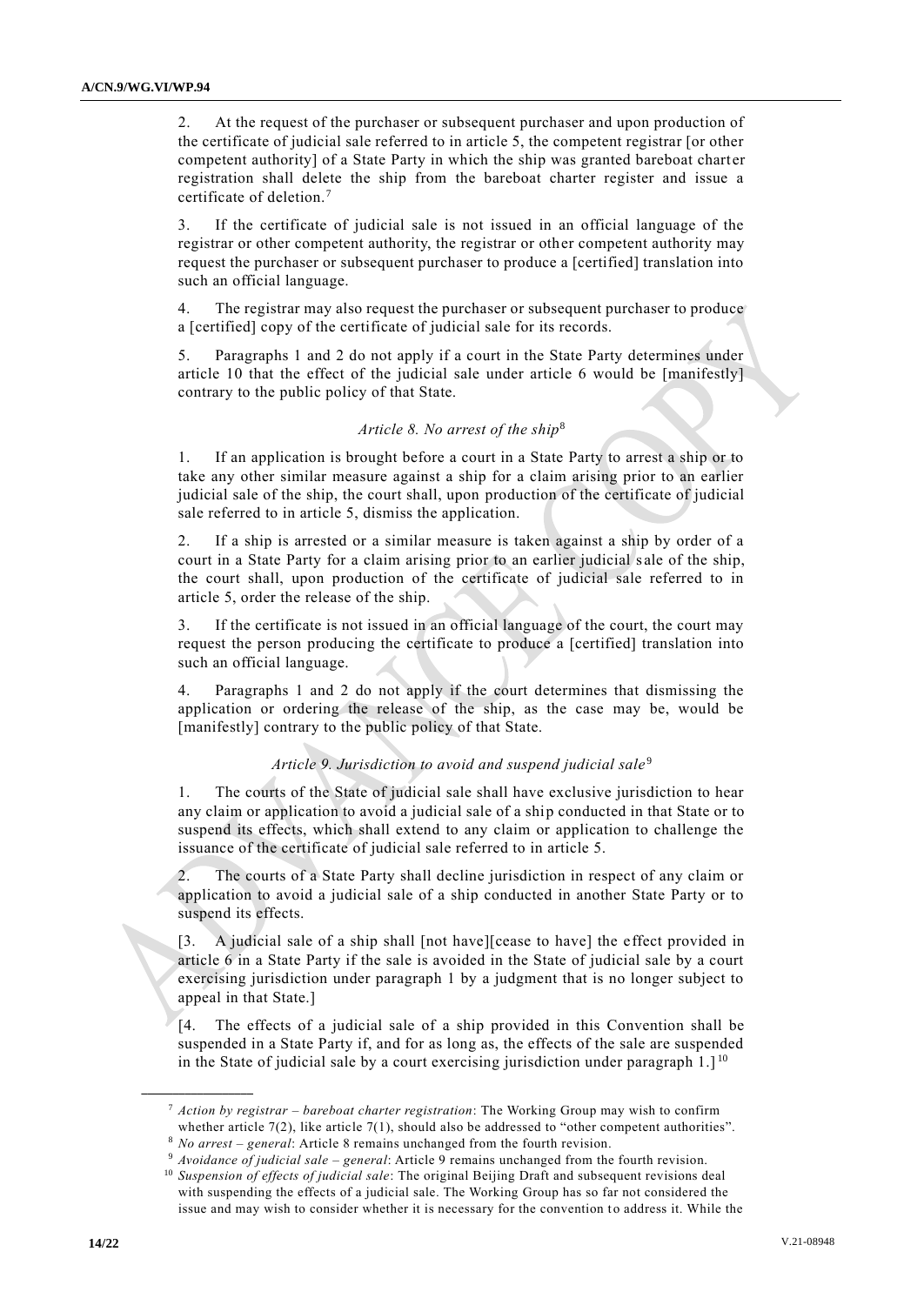[5. The effects of avoidance of a judicial sale shall be determined by applicable  $law$ ]. $^{11}$ 

## *Article 10. Circumstances in which judicial sale has no international effect* <sup>12</sup>

A judicial sale of a ship shall not have the effect provided in article 6 in a State Party other than the State of judicial sale if a court in the other State Party determines that the effect would be [manifestly] contrary to the public policy of that other State Party.<sup>13</sup>

## *Article 11. Repository*<sup>14</sup>

1. The repository of notices given under article 4 and certificates issued under article 5 shall be [the Secretary-General of the International Maritime Organization].

Upon receipt of a notice or certificate under this Convention, the repository shall promptly make it available to the public.

## *Article 12. Communication between Parties*<sup>15</sup>

1. For the purposes of articles 7 and 8, the authorities of a State Party shall be authorized to correspond directly with the authorities of any other State Party.

2. Nothing in this article affects bilateral or multilateral agreements on judicial assistance in respect of civil and commercial matters that may exist between States Parties.

secretariat has identified cases in which a judicial sale has been or may be suspended before completion, it has not identified any cases in which the effects of the sale have been or may be suspended after completion. Presumably, if a sale is suspended before completion, no certificate of judicial sale will be issued (article  $5(1)$ ) and therefore the judicial sale will have no international effect under the convention (article 6).

<sup>11</sup> *Avoidance of judicial sale – international effect*: Articles 9(3) and 9(4) (including the square brackets) remain unchanged from the second revision. Following initial discussions at the thirty-seventh session [\(A/CN.9/1047/Rev.1,](http://undocs.org/A/CN.9/1047/Rev.1) para. 108), the Working Group engaged in a detailed discussion at its thirty-eighth session of the legal consequences that would flow in the "exceedingly rare" event of a judicial sale being avoided after issuance of the certificate of judicial sale [\(A/CN.9/1053,](http://undocs.org/A/CN.9/1053) paras. 27–31). Different options were put forward for dealing with the issue (ibid., paras. 29 and 30), which the Working Group agreed to consider further (ibid., para. 31). As an alternative, it was suggested that the convention should not seek to find a solution, and therefore that the provisions dealing with the issue should be deleted and replaced by a provision acknowledging that the issue is a matter for the domestic law of the State concerned (ibid.). To reflect the outcome of those deliberations, articles  $5(6)$ ,  $9(3)$  and  $9(4)$  were placed in square brackets in the fourth revision, and article 9(5) was inserted for consideration by the Working Group as an alternative to those provisions. At its thirty-ninth session, the Working Group agreed to delete article  $5(6)$  (and article  $5(7)$ ). The Working Group may wish to confirm whether articles 9(3) and 9(4) should also be deleted, and whether article 9(5) should be retained. <sup>12</sup> Ground for refusal – general: Article 10 remains unchanged from the fourth revision.

<sup>13</sup> *Grounds for refusal – public policy*: At its thirty-seventh session, the Working Group considered a proposal to delete the word "manifestly" and decided to retain the wording of the public policy ground for the time being [\(A/CN.9/1047/Rev.1,](http://undocs.org/A/CN.9/1047/Rev.1) para. 86). The issue has not since been considered by the Working Group.

<sup>14</sup> *Centralized online repository – general*: See paragraph 28 to 31 of the cover note. Article 11 remains unchanged from the fourth revision, except that it now designates the International Maritime Organization as the repository. This designation is in square brackets to indicate that the matter is still the subject of ongoing consultation with the IMO secretariat. A provision establishing the repository mechanism was inserted in the first revision of the Beijing Draft in response to deliberations of the Working Group at its thirty-fifth session [\(A/CN.9/973,](http://undocs.org/A/CN.9/973) paras. 46 and 73) and has not yet been considered by the Working Group.

<sup>15</sup> *Communication between authorities*: See paragraph 37 of the cover note regarding the scope and title of article 12. Article 12(1) reproduces article 12 of the fourth revision without amendment. A provision authorizing communication between authorities in different States was inserted in the first revision in response to a suggestion made at the thirty-fifth session that the draft instrument contain a provision similar to article 14 of the MLMC 1993 [\(A/CN.9/973,](http://undocs.org/A/CN.9/973) para. 74). The provision has not yet been considered by the Working Group. Article 12(2) has been inserted for consideration by the Working Group on the assumption that communication between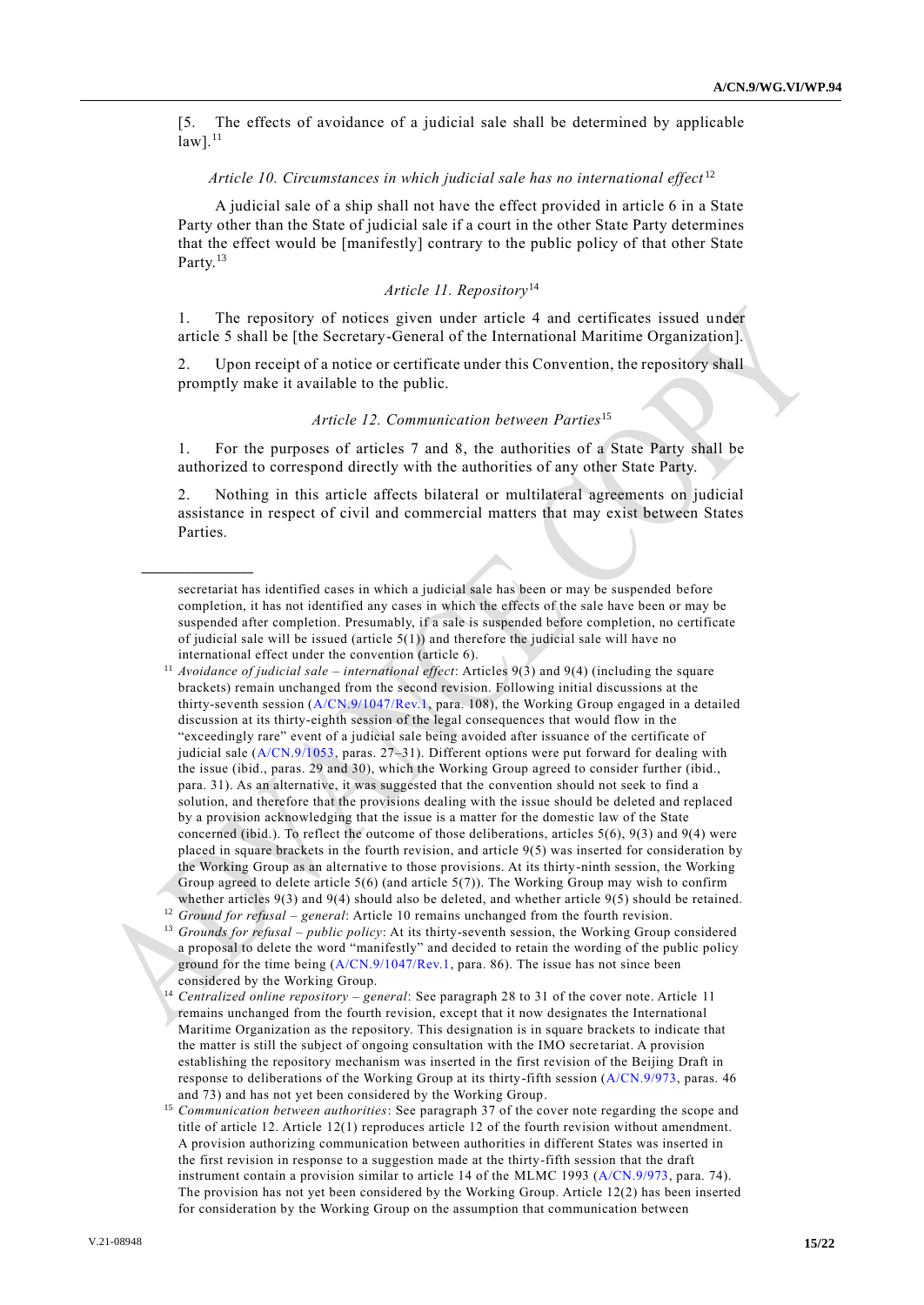### *Article 13. Relationship with other international conventions*

1. Nothing in this Convention shall derogate from any other basis for the recognition of a judicial sale of a ship under any other international convention. <sup>16</sup>

2. Nothing in this Convention shall affect the application of the Convention on the Registration of Inland Navigation Vessels (1965) and its Protocol No. 2 Concerning Attachment and Forced Sale of Inland Navigation Vessels, including any future amendment to that Convention or Protocol.

3. Nothing in this Convention prevents the recognition of a judicial sale under domestic law.<sup>17</sup>

4. Without prejudice to article 4, paragraph 4, as between States Parties to this Convention that are also parties to the Convention on the Service Abroad of Judicial and Extrajudicial Documents in Civil or Commercial Matters (1965), the notice of judicial sale may be transmitted abroad using channels other than those provided for in that Convention.<sup>18</sup>

#### *[Article 14 Matters not governed by this Convention*<sup>19</sup>

Nothing in this Convention shall affect:

**\_\_\_\_\_\_\_\_\_\_\_\_\_\_\_\_\_\_**

(a) The procedure for or priority in the distribution of proceeds of a judicial sale; or

(b) Any personal claim against a person who owned the ship prior to the judicial sale.]

authorities with roles under the draft convention may also be covered by ot her international agreements.

<sup>16</sup> *Relationship with other international conventions*: Article 13(1), which reproduces article 10 of the original Beijing Draft with amendments suggested by the secretariat in the third revision [\(A/CN.9/WG.VI/WP.90,](http://undocs.org/A/CN.9/WG.VI/WP.90) footnote 45), remains unchanged from the fourth revision. The provision has not been considered by the Working Group. Article 13(2), which the Working Group agreed to retain at its thirty-seventh session [\(A/CN.9/1047/Rev.1,](http://undocs.org/A/CN.9/1047/Rev.1) para. 29, also remains unchanged from the fourth revision.

<sup>&</sup>lt;sup>17</sup> Relationship with domestic law: See paragraph 38 of the cover note. The original Beijing Draft preserved recognition under the "principle of comity" but did not preserve domestic law recognition regimes generally. This new paragraph, foreshadowed in footnote 30 of the fourth revision, is based on article 15 of the Convention on the Recognition and Enforcement of Foreign Judgments in Civil or Commercial Matters (2019).

<sup>18</sup> *Relationship with the Service Convention*: See paragraph 39 of the cover note. This new paragraph, which has been formulated in consultation with the Permanent Bureau of the Hague Conference on Private International Law, invokes the general principle reflected in article 30(3) of the Vienna Convention on the Law of Treaties (1969) that a later treaty prevails over an earlier treaty to the extent of any incompatibility between the two. It does not seek to oust the application of the Service Convention entirely but rather to avoid the exclusive application of the channels of transmission provided thereunder. The paragraph picks up the wording in article 11 of the Service Convention but does not rely on that provision insomuch as the draft convention does not specify channels of transmission. Instead, it leaves it to the law of the State of judicial sale to determine which channels to use pursuant to article 4(4).

<sup>&</sup>lt;sup>19</sup> Matters not governed by the Convention: Article 14, which reproduces article 6(2) of the second revision, remains unchanged from the fourth revision. At the thirty-seventh session of the Working Group, diverging views were expressed as to the placement of this provision, with support expressed for (a) leaving it in article 6, (b) moving it to the provision on scope of application (article 3), or (c) moving it to a new provision that identifies matters that are not governed by the draft convention [\(A/CN.9/1047/Rev.1,](http://undocs.org/A/CN.9/1047/Rev.1) para. 47). The Working Group did not consider the issue at its thirty-eighth or thirty-ninth sessions. The present draft implements option (c). The provision is placed in square brackets to indicate that no decision has been taken on its placement.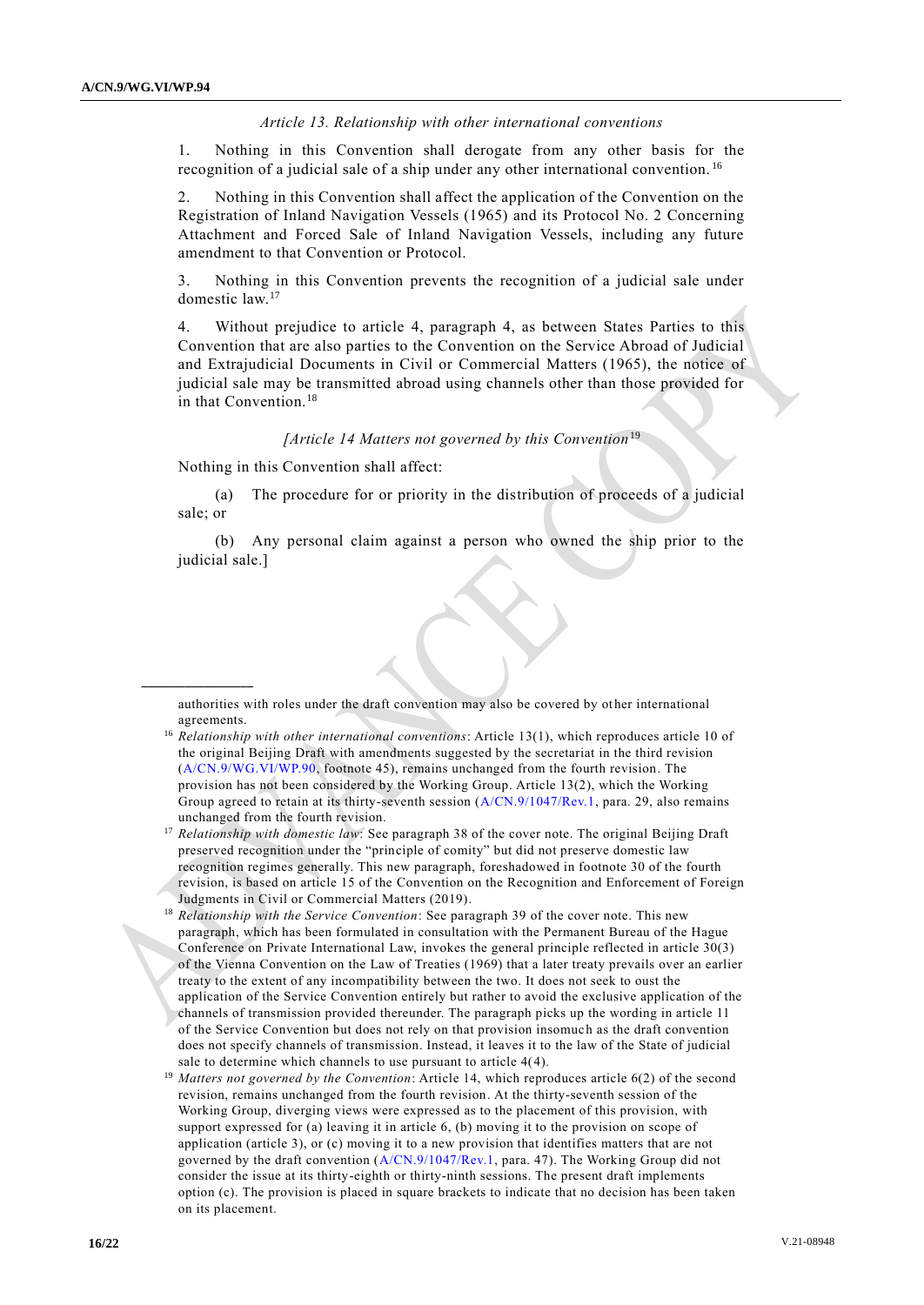## *Article 15. Depositary*<sup>20</sup>

The Secretary-General of the United Nations is hereby designated as the depositary of this Convention.

#### *Article 16. Signature, ratification, acceptance, approval, accession*

1. This Convention is open for signature by all States in [*city*], [on][from] [*date/date range*], and thereafter at United Nations Headquarters in New York.

2. This Convention is subject to ratification, acceptance or approval by the signatories.

3. This Convention is open for accession by all States that are not signatories as from the date it is open for signature.

4. Instruments of ratification, acceptance, approval or accession are to be deposited with the depositary.

#### *Article 17. Participation by regional economic integration organizations*

1. A regional economic integration organization that is constituted by sovereign States and has competence over certain matters governed by this Convention may similarly sign, ratify, accept, approve or accede to this Convention. The regional economic integration organization shall in that case have the rights and obligations of a Party to the Convention, to the extent that that organization has competence over matters governed by this Convention. Where the number of States Parties is relevant in this Convention, the regional economic integration organization shall not count as a State Party in addition to its member States that are Parties to the Convention.

2. The regional economic integration organization shall, at the time of signature, ratification, acceptance, approval or accession, make a declaration to the depositary specifying the matters governed by this Convention in respect of which competence has been transferred to that organization by its member States. The regional economic integration organization shall promptly notify the depositary of any changes to the distribution of competence, including new transfers of compe tence, specified in the declaration under this paragraph.

3. Any reference to a "State" or "States" in this Convention applies equally to a regional economic integration organization where the context so requires.

### *Article 18. Non-unified legal systems*

1. If a Party to the Convention has two or more territorial units in which different systems of law are applicable in relation to the matters dealt with in this Convention, it may, at the time of signature, ratification, acceptance, approval or accession, declare that this Convention is to extend to all its territorial units or only to one or more of them, and may amend its declaration by submitting another declaration at any time.

2. These declarations are to be notified to the depositary and are to state expressly the territorial units to which the Convention extends.

If a Party to the Convention has two or more territorial units in which different systems of law are applicable in relation to the matters dealt with in this Convention:

(a) Any reference to the law or rule of procedure of a State shall be construed as referring, where appropriate, to the law or rule of procedure in force in the relevant territorial unit;

<sup>20</sup> *Final clauses*: The final clauses in articles 15 to 21, which have not been considered by the Working Group, remain unchanged from the fourth revision. They are drawn from the United Nations Convention on International Settlement Agreements Resulting from Mediation (2018), the most recent treaty prepared by UNCITRAL.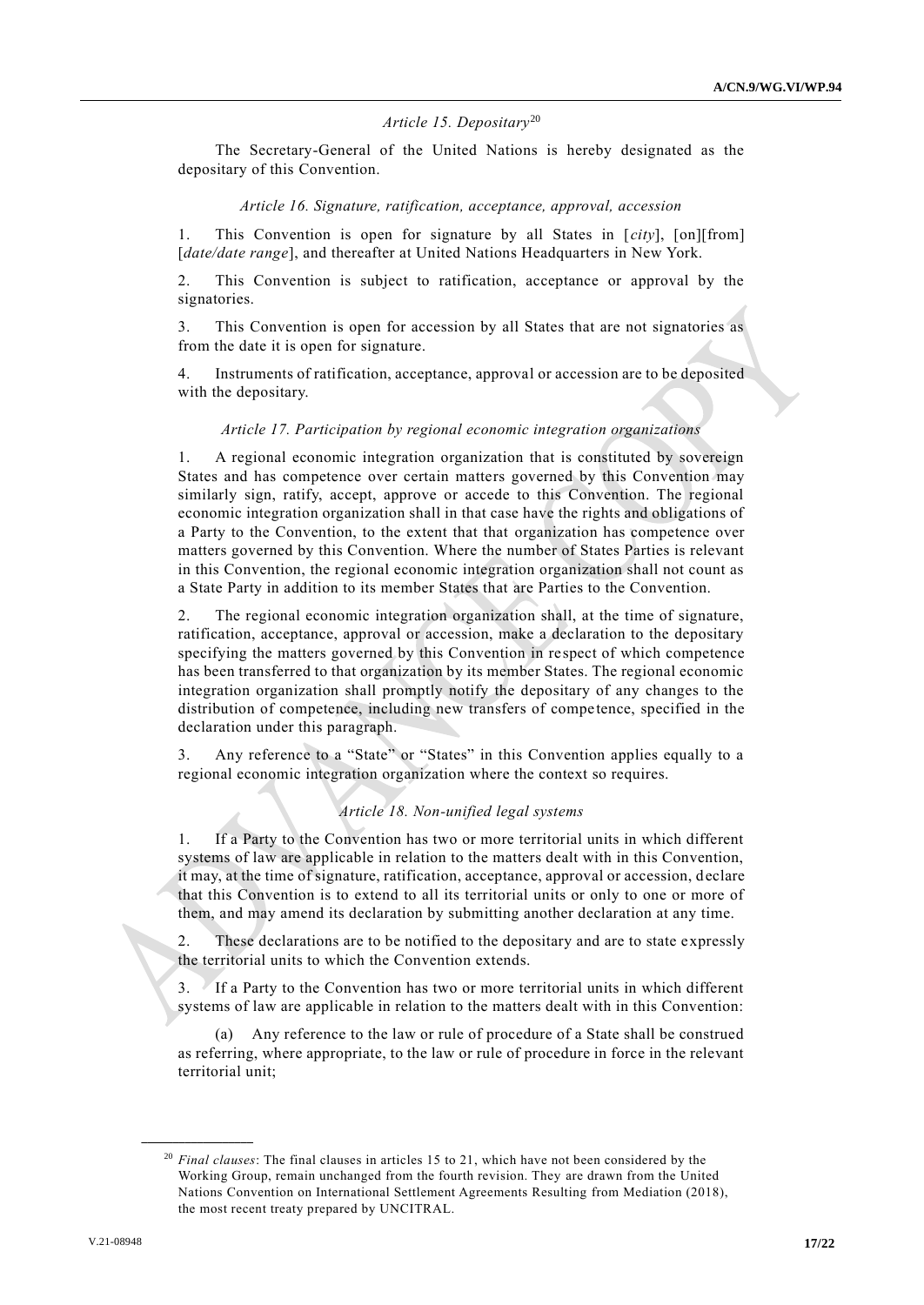(b) Any reference to the place of business in a State shall be construed as referring, where appropriate, to the place of business in the relevant territorial unit;

Any reference to the competent authority of the State shall be construed as referring, where appropriate, to the competent authority in the relevant territorial unit.

4. If a Party to the Convention makes no declaration under paragraph 1 of this article, the Convention is to extend to all territorial units of that State.

### *Article 19. Entry into force*

1. This Convention shall enter into force six months after deposit of the [third] instrument of ratification, acceptance, approval or accession.

When a State ratifies, accepts, approves or accedes to this Convention after the deposit of the third instrument of ratification, acceptance, approval or accession, this Convention shall enter into force in respect of that State six months after the date of the deposit of its instrument of ratification, acceptance, approval or accession. The Convention shall enter into force for a territorial unit to which this Convention has been extended in accordance with article 18 six months after the notification of the declaration referred to in that article.

#### *Article 20. Amendment*

1. Any Party to the Convention may propose an amendment to the present Convention by submitting it to the Secretary-General of the United Nations. The Secretary-General shall thereupon communicate the proposed amendment to the States Parties with a request that they indicate whether they favour a conference of Parties to the Convention for the purpose of considering and voting upon the proposal. In the event that within four months from the date of such communication at least one third of States Parties favour such a conference, the Secretary-General shall convene the conference under the auspices of the United Nations.

2. The conference of Parties to the Convention shall make every effort to achieve consensus on each amendment. If all efforts at consensus are exhausted and no consensus is reached, the amendment shall, as a last resort, require for its ad option a two-thirds majority vote of the States Parties present and voting at the conference.

3. An adopted amendment shall be submitted by the depositary to all States Parties for ratification, acceptance or approval.

4. An adopted amendment shall enter into force six months after the date of deposit of the [third] instrument of ratification, acceptance or approval. When an amendment enters into force, it shall be binding on those States Parties to the Convention that have expressed consent to be bound by it.

When a Party to the Convention ratifies, accepts or approves an amendment following the deposit of the third instrument of ratification, acceptance or approval, the amendment shall enter into force in respect of that Party to the Convention six months after the date of the deposit of its instrument of ratification, acceptance or approval.

#### *Article 21. Denunciations*

1. A Party to the Convention may denounce this Convention by a formal notification in writing addressed to the depositary. The denuncia tion may be limited to certain territorial units of a non-unified legal system to which this Convention applies.

2. The denunciation shall take effect 12 months after the notification is received by the depositary. Where a longer period for the denunciation to take effect is specified in the notification, the denunciation shall take effect upon the expiration of such longer period after the notification is received by the depositary. [The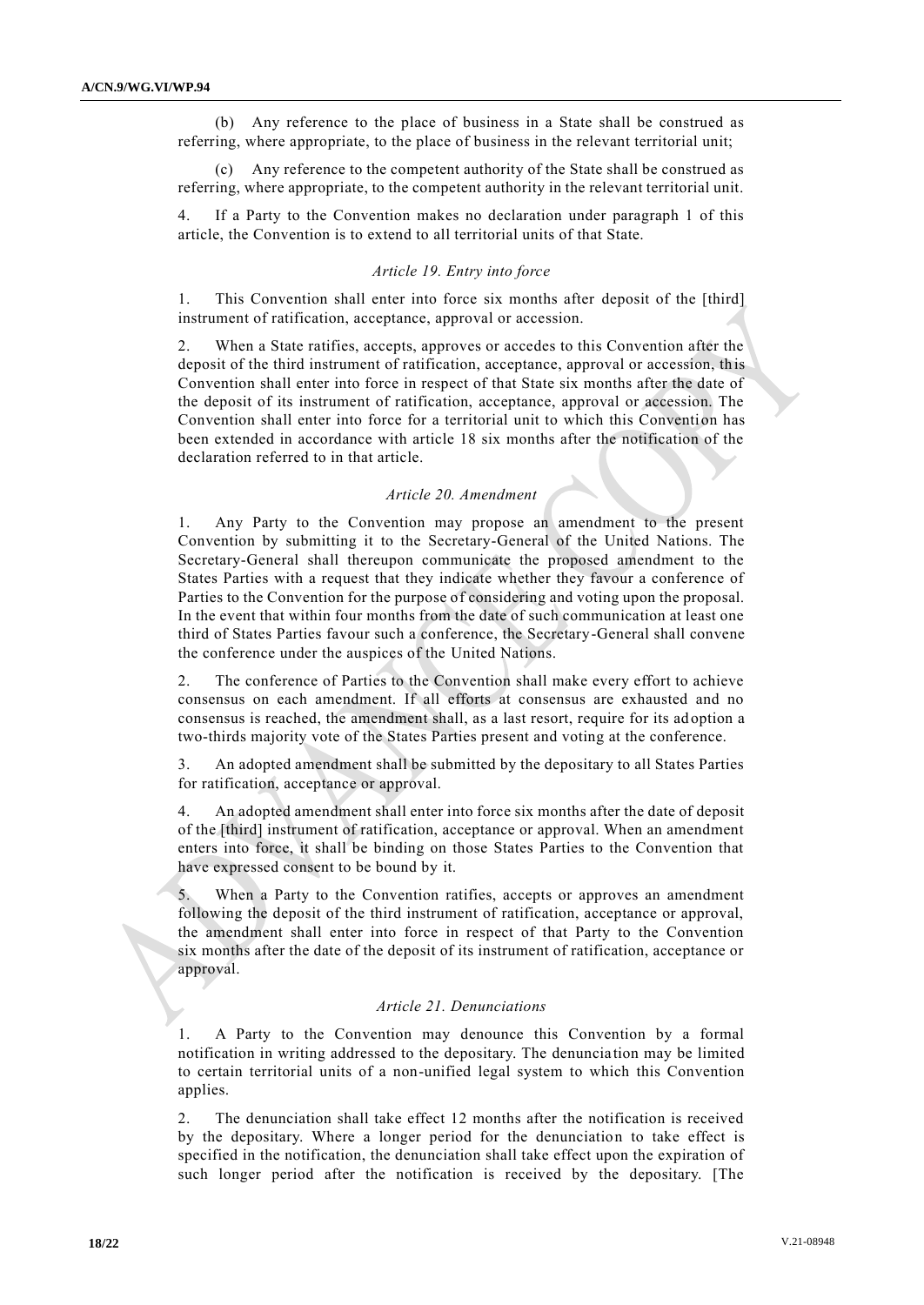Convention shall continue to apply to judicial sales conducted before the denunciation takes effect.]

DONE in a single original, of which the Arabic, Chinese, English, French, Russian and Spanish texts are equally authentic.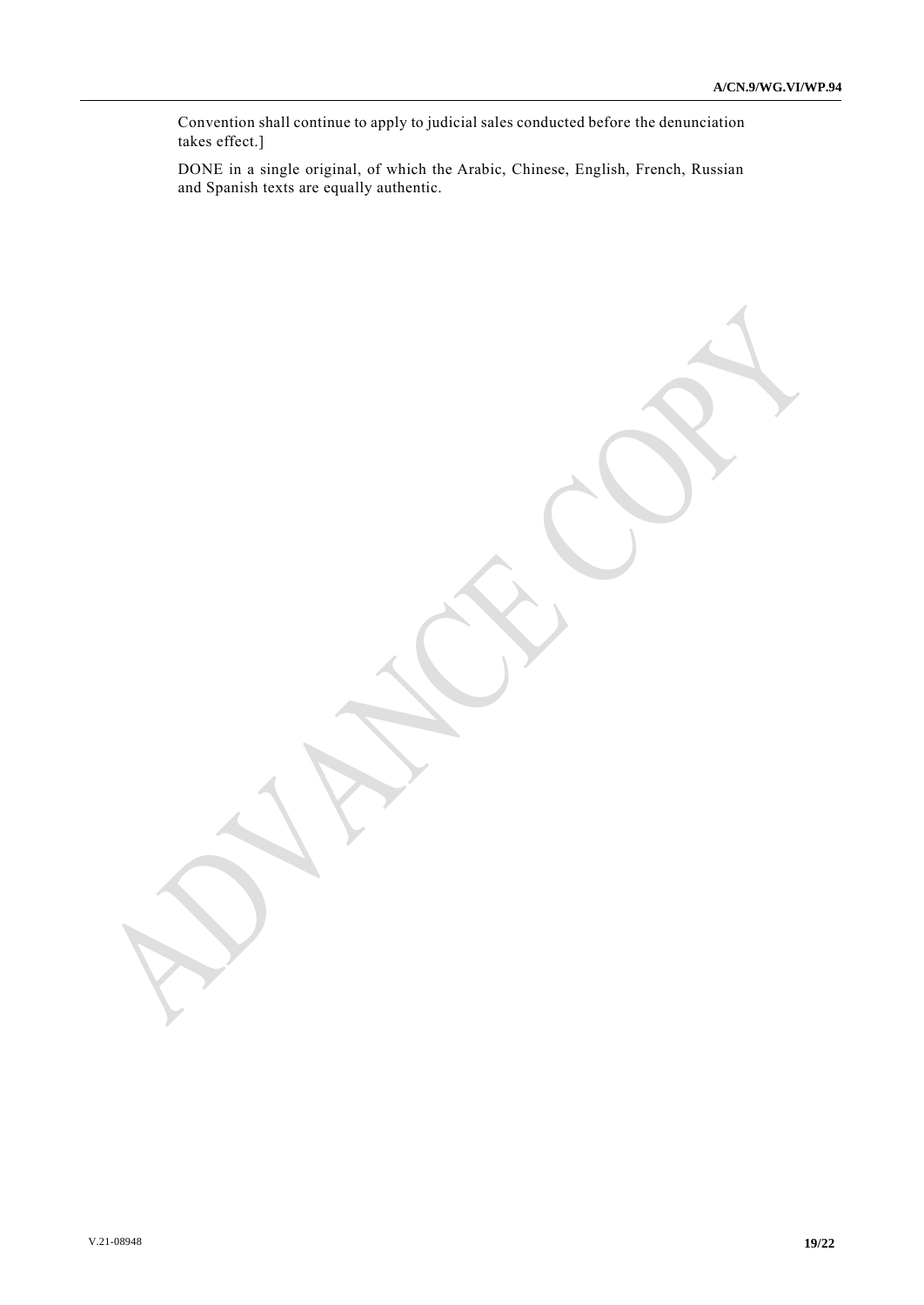# **Appendix I to the [draft convention on the judicial sale of ships]** <sup>21</sup>

## **Minimum information to be contained in the notice of judicial sale**

1. Statement that the notice of judicial sale is given for the purposes of the [draft convention on the judicial sale of ship]

| 2.  | State of judicial sale                                                                   |                                                                                                                                                    |
|-----|------------------------------------------------------------------------------------------|----------------------------------------------------------------------------------------------------------------------------------------------------|
| 3.  | Judicial sale                                                                            |                                                                                                                                                    |
| 3.1 | Court or other public<br>authority conducting the<br>judicial sale                       |                                                                                                                                                    |
| 3.2 | Reference number or other<br>identifier for the sale<br>procedure                        |                                                                                                                                                    |
| 4.  | Ship                                                                                     |                                                                                                                                                    |
| 4.1 | Name                                                                                     |                                                                                                                                                    |
| 4.2 | Register                                                                                 |                                                                                                                                                    |
| 4.3 | IMO number                                                                               |                                                                                                                                                    |
| 4.4 | (If IMO number not<br>available) Other<br>information capable of<br>identifying the ship |                                                                                                                                                    |
| 5.  | Owner(s)                                                                                 |                                                                                                                                                    |
| 5.1 | Name                                                                                     |                                                                                                                                                    |
| 5.2 | Address or residence or<br>principal place of business                                   |                                                                                                                                                    |
| 5.3 | Telephone/fax/email                                                                      |                                                                                                                                                    |
| 6.  | Anticipated time and<br>place of judicial sale                                           |                                                                                                                                                    |
| 7.  | clean title                                                                              | Statement as to whether the sale will confer clean title to the ship,<br>including the circumstances under which the sale would not confer         |
| 8.  |                                                                                          | Other information required by the law of the State of judicial sale, in<br>particular any information deemed necessary to protect the interests of |

the person receiving the notice

<sup>21</sup> *Appendix I*: See paragraph 18 of the cover note.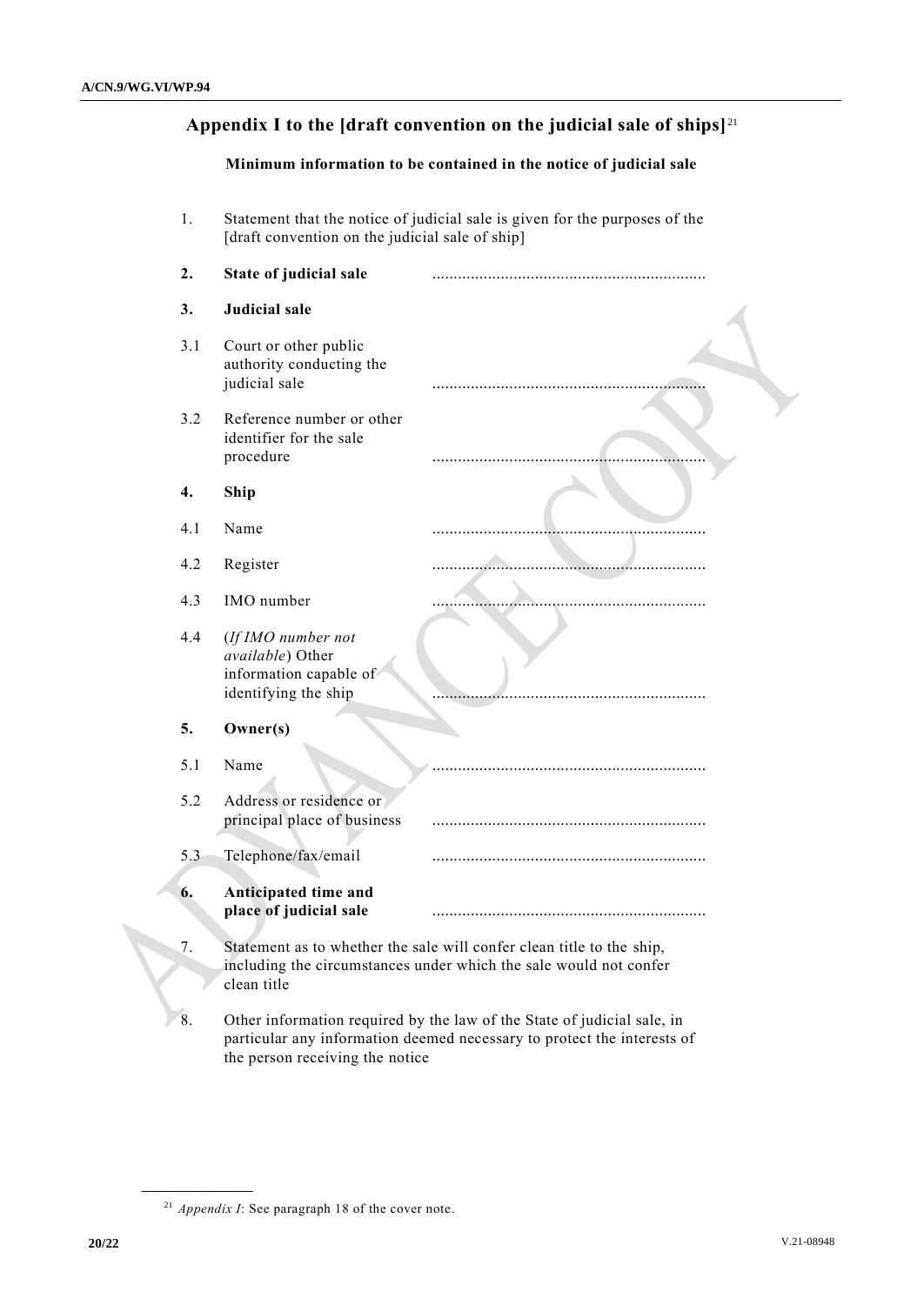# **Appendix II to the [draft convention on the judicial sale of ships]** <sup>22</sup>

# **Model certificate of judicial sale**

*Issued in accordance with the provisions of article 5 of the [draft convention on the judicial sale of ships]*

This is to certify that:

(a) The ship described below was sold by way of judicial sale in accordance with the requirements of the law of the State of judicial sale and the requirements of the [draft convention on the judicial sale of ships]; and

(b) The purchaser acquired clean title to the ship.

| 1.  | State of judicial sale                                                                                                                                                                                   |                                                  |  |
|-----|----------------------------------------------------------------------------------------------------------------------------------------------------------------------------------------------------------|--------------------------------------------------|--|
| 2.  | Authority issuing this certificate                                                                                                                                                                       |                                                  |  |
| 2.1 | Name                                                                                                                                                                                                     |                                                  |  |
| 2.2 | Address                                                                                                                                                                                                  |                                                  |  |
| 2.3 | Telephone/fax/email, if<br>available                                                                                                                                                                     |                                                  |  |
| 3.  | <b>Judicial sale</b>                                                                                                                                                                                     |                                                  |  |
| 3.1 | Name of court or other<br>public authority that<br>conducted the sale                                                                                                                                    |                                                  |  |
| 3.2 | Date of the sale                                                                                                                                                                                         |                                                  |  |
| 4.  | Ship                                                                                                                                                                                                     |                                                  |  |
| 4.1 | Name                                                                                                                                                                                                     |                                                  |  |
| 4.2 | Register                                                                                                                                                                                                 |                                                  |  |
| 4.3 | IMO number                                                                                                                                                                                               |                                                  |  |
| 4.4 | (If IMO number not<br>available) Other<br>information capable of<br>identifying the ship, such as<br>the shipbuilder, time and<br>place of shipbuilding,<br>distinctive number or<br>letters, and recent | (Please attach any photos to the<br>certificate) |  |
|     | photographs                                                                                                                                                                                              |                                                  |  |
| 5.  | Owner(s) immediately prior to the judicial sale                                                                                                                                                          |                                                  |  |
| 5.1 | Name                                                                                                                                                                                                     |                                                  |  |
| 5.2 | Address or residence or<br>principal place of business                                                                                                                                                   |                                                  |  |

<sup>22</sup> *Appendix II*: See paragraph 23 of the cover note.